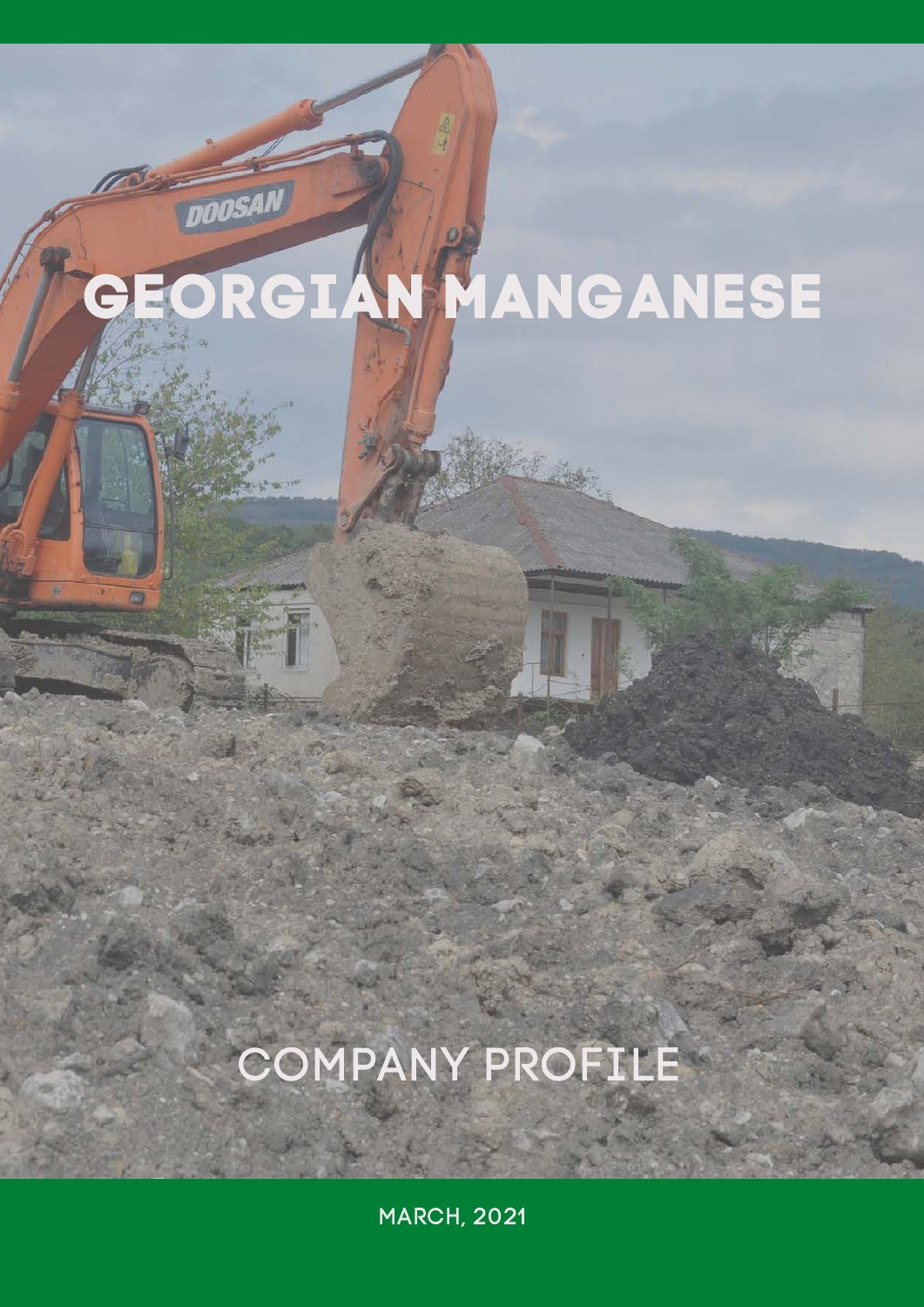# Chiatura Manganese

Experts estimate that manganese deposits in Georgia are distinguished by their high quality, large industrial reserves, and convenient geographical location. According to the historical sources of Georgia, in Chiatura, manganese mining started in 1879 with the initiative of the famous Georgia poet Akaki Tsereteli. Initially, he tried to start production with local forces, but later, he was forced to invite foreign manufacturers. From the beginning of the 80s of the XIX century, many businesspeople appeared, who tried to seize the ore-containing lands by leasing or buying them. During the Soviet years, Chiatura supplied the steel-producing plants of the entire Soviet Union and Eastern Europe with manganese. Despite intensive manganese mining for years, Chiatura still has one of the largest manganese reserves in Europe, according to various expert estimates.

Until 1990, 203 million tons of manganese-ore raw materials were produced, and 108 million tons of commodity products were realized. Since 1990, manganese production has been drastically reduced. In 1993, based on the production association "Chiaturmanganese", the Joint Stock Company "Chiaturmanganese" was established; the State had been trying to privatize in various ways for more than ten years.

After many unsuccessful attempts of privatization and rehabilitation of Chiaturmanganese, the bankruptcy proceedings of the enterprise started in 2005. On November 11, 2006, based on the auction held with significant violations at the Ministry of Environment and Natural Resources Protection of Georgia<sup>[1](#page-1-0)</sup>, JSC Chiaturmanganese assets were sold together with the right to mine manganese in Chiatura. The only participant - Georgian Manganese Holding Limited won at the auction, which earlier had become an owner of Vartsikhe Hydro Power Plant Cascade and Zestaponi Ferroalloy Plant.

# Owner of the Enterprise

At the time of signing a deal, Georgian Manganese Holding Limited was a subsidiary of the well-known British Company [Stemcor.](https://www.stemcor.com/) At the end of 2006, Stemcor sold 75% of Holding's shares to the Ukrainian Privat Group. This group owned Tao-Privat Bank in Georgia in 2007-2014. According to the Ukrainian media, Privat Group is one of the most closed and non-transparent companies, and its founders lgor Kolomoisky and [Henadiy](https://www.forbes.com/profile/henadiy-boholyubov/#38809d326e00) Boholyubov are among the top five wealthiest people in Ukraine.

In 2013, the Privat Group transferred Georgian Manganese (former Chiaturmanganese and Zestaponi Ferro) and Vartsikhe Hydro Power Cascade owned by Georgian Manganese to its American Holding "Georgia American Alloys"<sup>[2](#page-1-1)</sup>; however, this was presented to the Georgian society as an entry of "a new management" to the Company. Consequently, "new management" blamed the "old management" for failures and promised to tackle problems. According to the articles published in various media outlets, a new mining-enrichment complex should have been put into operation by the end of 2016; however, different events have occurred. Since May 2017, a special manager appointed by the Court has been running the property of Georgian manganese with a right to manage the Company solely and independently.

Georgia American Alloys Inc., an entity registered in the United States, runs the property in Georgia through the Company with the same name - Georgian American Alloys Sàrl - registered in the Grand Duchy of Luxembourg (offshore). Based on the information obtained by Radio Free<sup>[3](#page-1-2)</sup>, the majority ownership in the Company is still belongs to the Ukrainian billionaire – Igor Kolomoisky, while about 4 % is owned by the Georgian group, including a businessman close to the ruling political party "Georgian Dream", **Giorgi Kapanadze**, also known as **Rizha.** According to the Georgian

<span id="page-1-0"></span><sup>&</sup>lt;sup>1</sup>More information on violations at the auction is available on the following link: "Aggressive State Property Privatization Policy of "Georgian-Style Privatization"  $-2$ ", Green Alternative, 2010

<span id="page-1-1"></span><sup>&</sup>lt;sup>2</sup>[The dangers of doing business abroad,](https://www.miamiherald.com/news/business/biz-monday/article172421852.html) BY KEN STIER Special to the Miami Herald, September 13, 2017;

[Who controls oligarch Ihor Kolomoisky's offshore assets?](https://www.kyivpost.com/ukraine-politics/who-controls-oligarch-ihor-kolomoiskys-offshore-assets.html?cn-reloaded=1) Kyiv Post, May 16, 2019

<span id="page-1-2"></span><sup>&</sup>lt;sup>3"</sup>Georgian Manganese" under Siege – Government against the Environment and the People, Giorgi Mgeladze, Radio Tavisupleba, February 13, 2021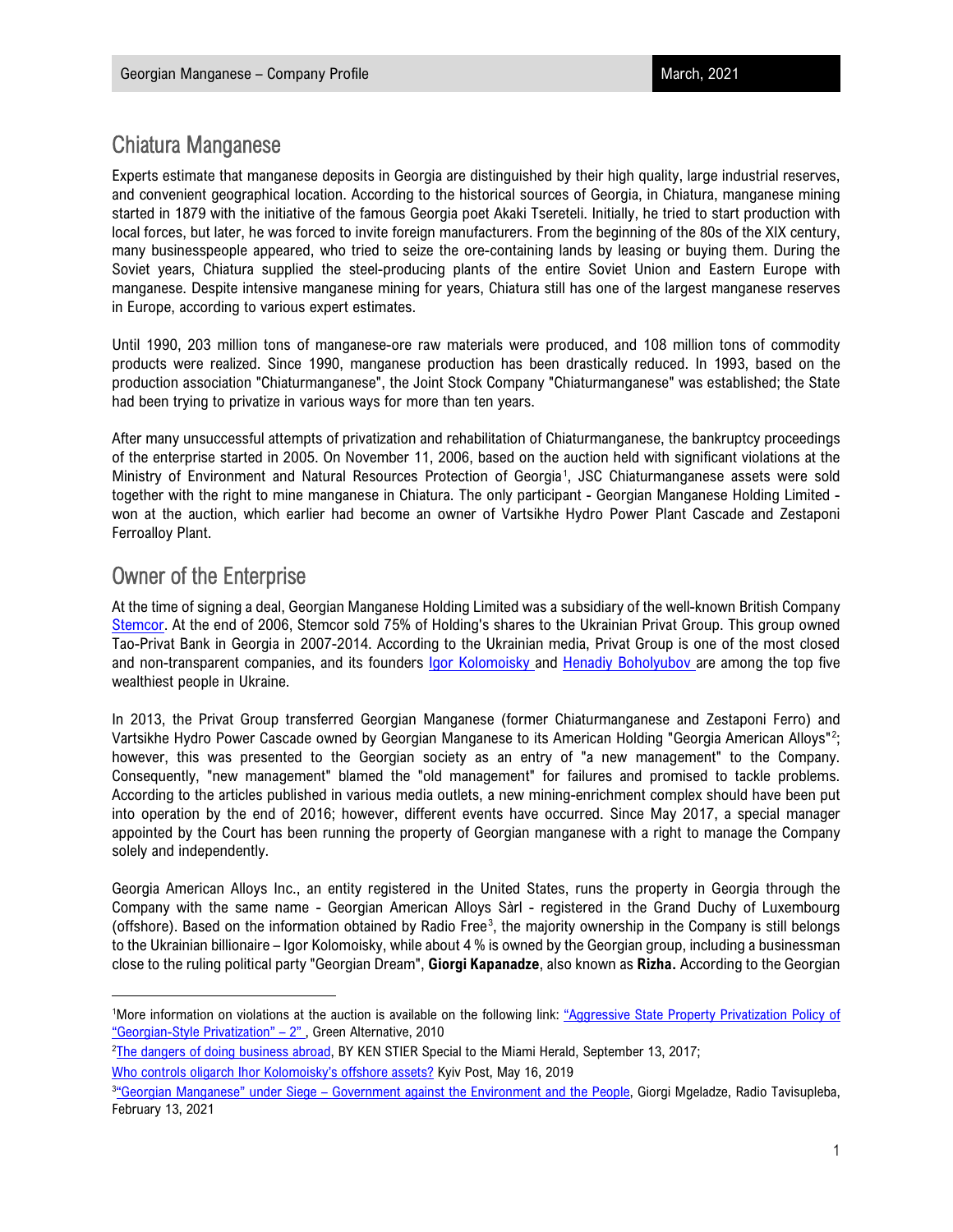Entrepreneurial Register, Georgian American Alloys is the owner of Georgian Manganese LLC (230085797), Vartsikhe 2005 Ltd (221297870), and GAA Management Ltd (404414861).

Interestingly, in April 2019, Mordechai Korf – the president of Georgian American Alloys said in a letter to Human Rights Watch that "in April 2019, it had completed major corporate restructuring and that they no longer owned Georgian Manganese"[4](#page-2-0) . Records in the Georgian Entrepreneurial Register do not confirm such a change, and the owner of Georgian manganese (albeit under temporarily limited rights with a special management regime) is still Georgia American Alloys.

For its part, Georgian Manganese LLC holds 100% of shares in 19 limited liability companies. It is noteworthy that, out of them, 13 companies - JM 29 Ltd, JM-Korokhnali-Devidzeebi Ltd, Enrichment Complex Ltd, JM Technic-Service Ltd, JTS - Georgia Terminal Services Ltd,<sup>[5](#page-2-1)</sup>, JM Construction Ltd, JM Vaketke Ltd, JM TsDF Ltd, JM-Shukruti Ltd, JM-Ikhtvisi Ltd, JM-Perof Ltd, JM-Mining Ltd, and JM-Central Factory Ltd – have been established during the special management regime.

In June 2020, "GM Energy" Ltd (405390465) was also established. 49% of "GM Energy" Ltd is owned by Georgian Manganese LLC (presented by a special manager), and 51% is owned by "Steel International Trading Company" LLC (405254[6](#page-2-2)92) - the owner of Saknakhshiri LLC<sup>6</sup>.

"GM Energy" Ltd is not the last enterprise established by the initiative of a special manager of Georgian Manganese LLC. On February 24, 2021, a special manager of the Company registered two joint-stock companies simultaneously: JSC Zestaponi Ferroalloy Plant (430041689) and JSC Ferro (430041670). Vasil Gvelesiani is the director of both enterprises.

It is noteworthy that Vasil Gvelesiani is also the Deputy General Director of "Football Club Zestaponi" Ltd. The general director and owner of the football club Zestaponi is **Korneli Kokaia**.

#### Special Manager

From May 2017, a special manager was appointed in Georgian Manganese LLC upon a decision of Tbilisi City Court, who was personally granted all managerial/representative power that the Law of Georgia considers on Entrepreneurs as a directorate and administrative competence of a director, public supervisory board and a general meeting of shareholders.

The non-transparent process of selecting and appointing a special manager at Georgian Manganese LLC<sup>[7](#page-2-3)</sup>, as well as his experience, has raised many questions and doubts–whether his appointment was a step towards mitigating the alarming scale adverse impact of manganese mining and enrichment on the natural and social environment and whether it was another attempt of redistribution shares of the enterprise.

The suspicions were based on several circumstances:

<span id="page-2-0"></span><sup>&</sup>lt;sup>4</sup> No Year without Deaths" A Decade Deregulation Puts Georgian Miners at Risk, 2019 Human Rights Watch, ISBN: 978-1-6231-37571

<span id="page-2-1"></span> $5$  Company's director is Giorgi Chelidze, who, at the same time, is the director of Steel International Trading Company LLC – a new owner of Saknakhshiri and the owner of its 100% share.

<span id="page-2-2"></span><sup>6</sup> More information on relationships of Georgian Manganese and its special manager with a new owner of Saknakhshiri LLC is available in the report prepared by Green Alternative[: "Saknakhshiri" LLC–Company profile - 2021"](http://greenalt.org/wp-content/uploads/2021/04/saknakhshiri_Eng_2021.pdf)

<span id="page-2-3"></span><sup>7</sup> Provided in detail in the report: [Special Manager at the Georgian Manganese – Attempts for Improvement of the Enterprise or](http://greenalt.org/wp-content/uploads/2018/06/Chiatura_case_ENG_June-2018.pdf)  [Distribution of Shares?](http://greenalt.org/wp-content/uploads/2018/06/Chiatura_case_ENG_June-2018.pdf) Green Alternative, July 2018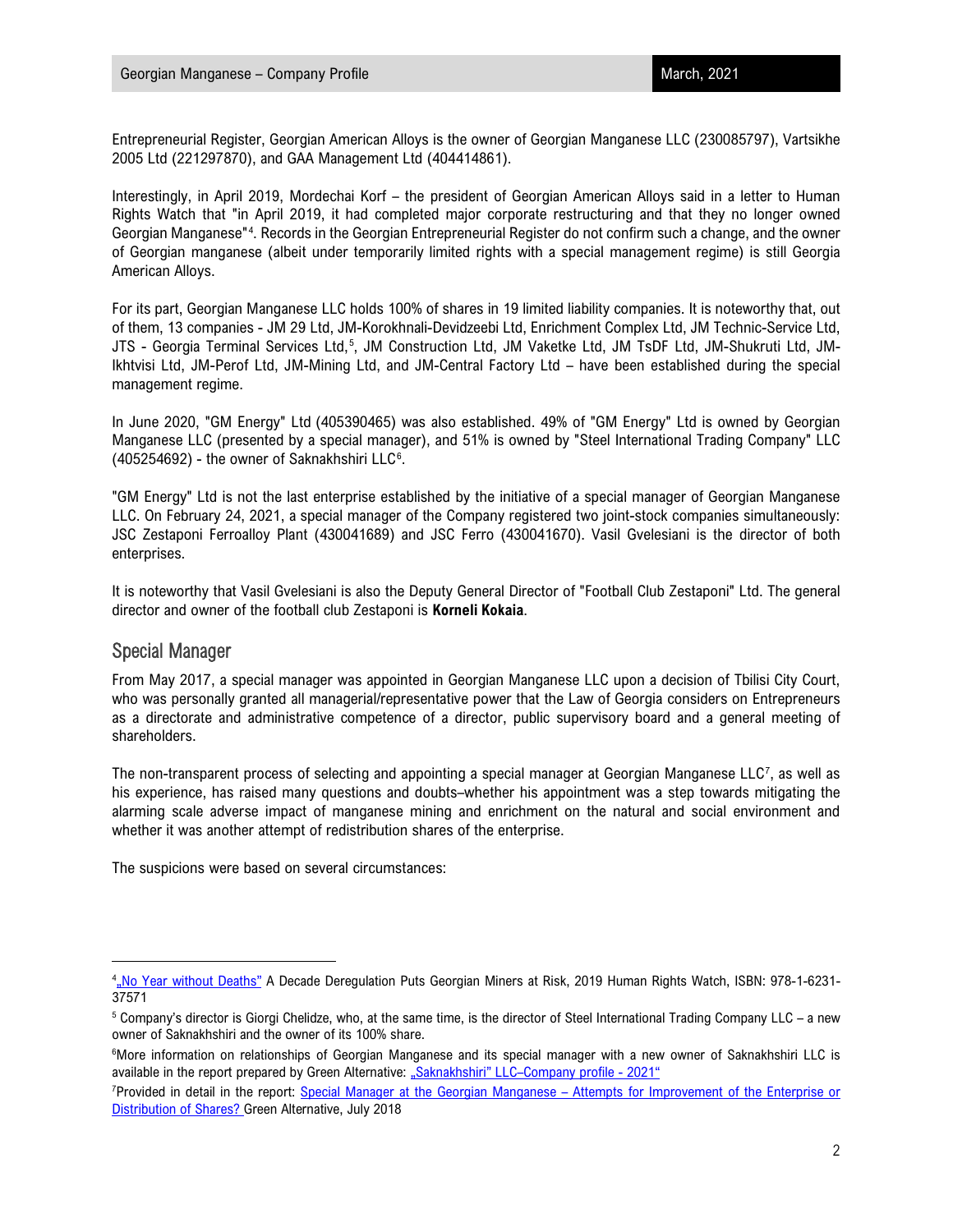1. Although Georgian Manganese has been deliberately violating Georgian Law and the terms of its environmental permit and mining license for years, the issue of revoking the license and/or permit issued to the enterprise has never been discussed.

2.The Law of Georgia on "Licenses and Permits" considers the possibility of appointment of a special manager in an enterprise from the date of its enaction (24/06/2005) due to non-fulfillment of the terms of a license and/or permit; however, the practice of using this mechanism in the environmental field is limited to one case - the appointment of a manager in Georgian Manganese.

3. According to the Ministry of Environment and Agriculture, the long-term work experience of Nikoloz Chikovani in the Zestaponi Ferroalloy Plant played a crucial role in his selection for the position of Special Manager. Finally, the "longterm experience" appeared his active participation in one of the biggest scandals related to financial violations and redistribution of shares in 2005-2006. At the end of 2005, the Financial Police even opened a criminal case against the leaders of "Ferro", for evasion of the especially large amount of taxes and violation of a rule on bookkeeping. It is noteworthy that Nikoloz Chikovani was leading "Ferro" together with the above-mentioned **Korneli Kokaia** and absconded from the investigation with him outside the country.

According to the results of the investigation published on March 21, 2006, by the Sector Economy and Economic Policy Committee of the Parliament of Georgia regarding the situation in the Zestaponi Ferroalloy Plant, serious violations were found in the enterprise. As a result of the inspection of the Financial Police, JSC "Ferro" was imposed to pay 107,0 million in Gel in favor of the state budget. The Company Decometal (DCM) that owned a controlling stake of JSC "Ferro" (51%)[8](#page-3-0) at that time spoke about the merits of **Giorgi Kapanadze** (Rizha) and **Ilia Kokaia** (brother of Korneli Kokaia) in accumulating the debts of the enterprise**.** Giorgi Kapanadze, as mentioned above, is still among the owners of the Company; in addition to business partnership with Ilia Kokaia, Nikoloz Chikovani is an active supporter of his political activity – after years, in 2016, during the parliamentary elections, Nikoloz Chikovani appeared in Zestaponi as a supporter of Ilia Kokaia - independent majoritarian candidate (who also was considered a candidate of the "Georgian Dream") $9$ .

#### The First Term

In May 2017, a special manager was appointed (**not more than three years**) in Georgian Manganese LLC at the motion of the Ministry of Environmental Protection and Agriculture and upon a decision of Tbilisi City Court. By the Court [Decision,](http://bs.napr.gov.ge/GetBlob?pid=400&bid=Qdemt4YoIpLQYpryd3AbDynwQ73D94iWaS1TyZhrHXR2NMTuABj4YJYIKHYJNHeq) a special manager was appointed to ensure timely and consistent fulfillment of **license and permit conditions**. Also, according to the court decision, the Special Manager shall submit monthly a report on the fulfillment of the license and permit conditions to the Ministry of Environmental Protection and Agriculture (together with relevant documentation); the report shall also be submitted to the Court for approval.

On May 11, 2017, the statement on the appointment of a special manager issued by the Ministry of En Environmental Protection and Agriculture stated: "the Company that has been holding a manganese ore mining license for many years and has been engaged in manganese enrichment and processing activity, despite numerous fines from the State and giving reasonable deadlines for adjustment of complicated ecological situation on-site, continued operation by serious violations of the Environmental Law, which was finally confirmed by the inspection of the current month. It turned out that the situation in term of both river and soil pollution and degradation was not only corrected by the Company but also aggravated that creates the situation on-site equaling to the ecological catastrophe". To adjust this situation, the Ministry petitioned the Court to request the appointment of a special manager to the enterprise **"who will be responsible for gradual improvement of the situation"**.

On June 14, 2017, one month after taking the Court decision, Maia Bitadze, the Deputy Minister of Environment and Natural Resources Protection, Uriel Laber, a shareholder, and representative of Georgian American Alloys, and Nikoloz Chikovani, a Special Manager of Georgian Manganese, held a special press conference. According to the information released at the press conference, an agreement had been reached between the Ministry and the Company. Company

<span id="page-3-0"></span><sup>&</sup>lt;sup>8</sup> [How did the Profitable Factory Owe Money?,](http://dspace.nplg.gov.ge/bitstream/1234/41418/1/24Saati_2006_N206%281358%29.pdf) 24 Saati - Newspaper, September 19, 2006. #206 (1358)

<span id="page-3-1"></span><sup>&</sup>lt;sup>9</sup> "<u>State Intervention in Georgian Manganese LLC Became Necessary</u>", Kutaisiposti, 13.05.2017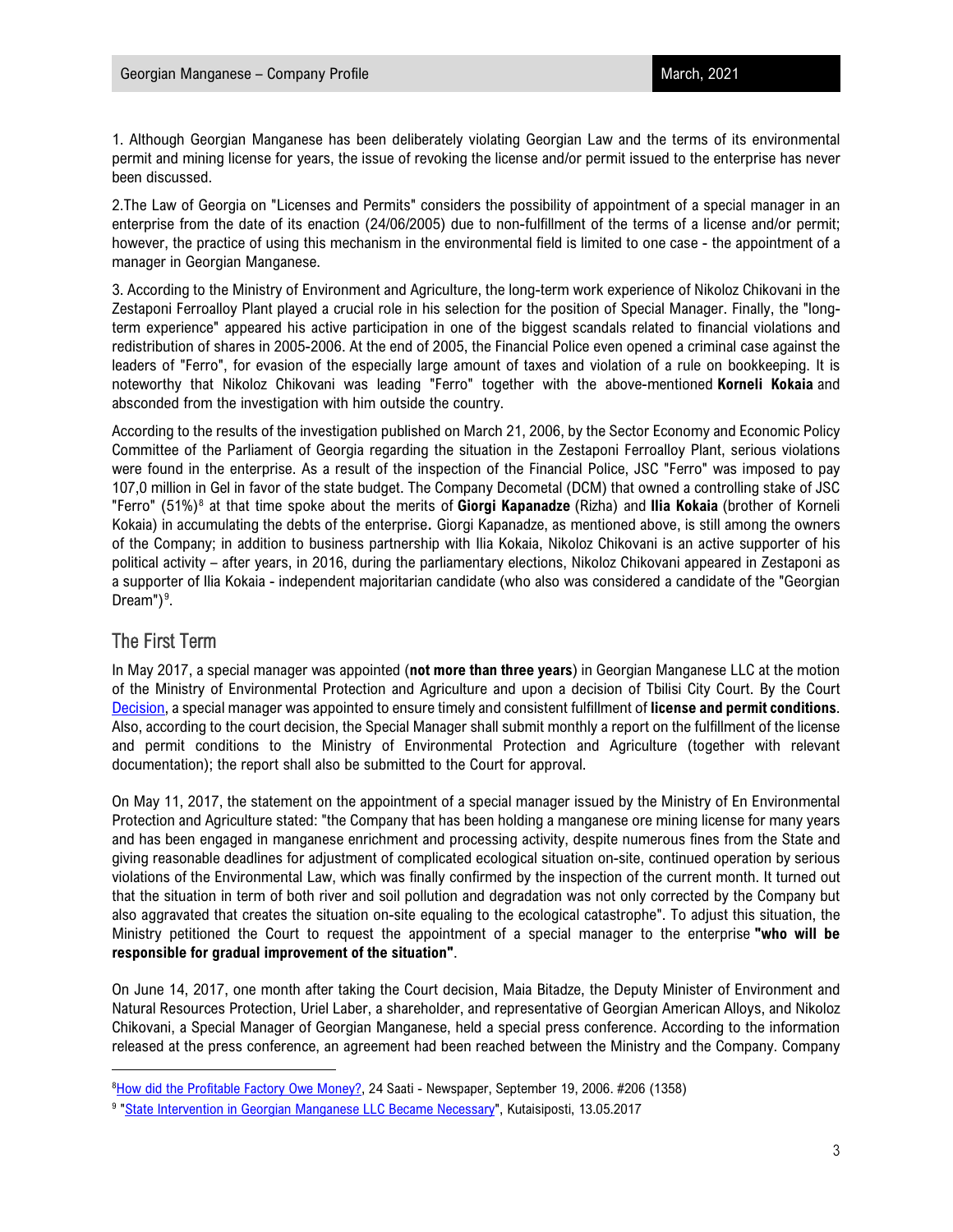#### Georgian Manganese – Company Profile March, 2021 March, 2021

representatives shared the circumstances based on which a special manager was appointed in Georgian Manganese and approved the plan prepared by the special manager to fulfill license and permit conditions and confirmed the commitment to implement the plan by their signatures.

|  |  |  |  | Medium-term plan of measures for the performance of ongoing activities of Georgian Manganese LLC |
|--|--|--|--|--------------------------------------------------------------------------------------------------|
|  |  |  |  |                                                                                                  |
|  |  |  |  |                                                                                                  |

| N              | Title of activities to be<br>implemented                                                                                                                                                                 | modium torm plan or modeled for the portormance or originity activities or occupant manganese EEO<br>Mitigation measures to reduce negative<br>environmental impacts                                                                                                                                                                                                                                                                                                                                                                                                                                                                                                                                                                                                          | Implementer               | Performance<br>monitoring               | <b>Time frames</b>                                                                                                                               |
|----------------|----------------------------------------------------------------------------------------------------------------------------------------------------------------------------------------------------------|-------------------------------------------------------------------------------------------------------------------------------------------------------------------------------------------------------------------------------------------------------------------------------------------------------------------------------------------------------------------------------------------------------------------------------------------------------------------------------------------------------------------------------------------------------------------------------------------------------------------------------------------------------------------------------------------------------------------------------------------------------------------------------|---------------------------|-----------------------------------------|--------------------------------------------------------------------------------------------------------------------------------------------------|
| $\mathbf{1}$   | Setting up an Ecology<br>and Recultivation<br>Service, which will<br>assess conditions<br>existing in the<br>enterprise from the<br>environmental point of<br>view and carrying out<br>proper monitoring | Regulations of the Ecology and<br>Recultivation Service, considering the<br>functions and structure of the<br><b>Environmental Protection Agency</b>                                                                                                                                                                                                                                                                                                                                                                                                                                                                                                                                                                                                                          | Georgian<br>Manganese LLC |                                         | 30.06.2017                                                                                                                                       |
| 2              | Carrying out<br>environmental audit                                                                                                                                                                      | An agreement                                                                                                                                                                                                                                                                                                                                                                                                                                                                                                                                                                                                                                                                                                                                                                  | Invited specialists       | Ecology and<br>Recultivation<br>Service | Until 01.12.2017                                                                                                                                 |
| 3              | Commissioning of the<br>enterprise laboratory                                                                                                                                                            | - Equipping the laboratory with the<br>inventory.<br>-Calibrating inventory, equipment, and<br>tools in the laboratory.<br>- Staffing the laboratory with appropriate<br>staff                                                                                                                                                                                                                                                                                                                                                                                                                                                                                                                                                                                                | Georgian<br>Manganese LLC | Ecology and<br>Recultivation<br>Service | Until 30.06.2017                                                                                                                                 |
| 4              | Preparing an industrial<br>waste management<br>plan                                                                                                                                                      | - Preparation of household, industrial and<br>hazardous waste management plan                                                                                                                                                                                                                                                                                                                                                                                                                                                                                                                                                                                                                                                                                                 | By agreement              | Ecology and<br>Recultivation<br>Service | From 15.07.2017                                                                                                                                  |
| 5              | Implementation of<br>environmental<br>monitoring                                                                                                                                                         | - Monitoring of emissions of harmful<br>substances in the ambient air. Watering<br>roads in settlements, covering trucks, etc.<br>to reduce dust levels.<br>- Monitoring of noise, vibration, and other<br>physical factors. Measuring noise<br>propagation levels near settlements and<br>carrying out mitigation measures, if<br>necessary.<br>- Monitoring of manganese content in<br>industrial and drainage wastewater before<br>discharging their surface water and<br>complying with Maximum Permissible<br>Discharge Norms.<br>- Monitoring of the implementation of<br>measures provided for in the household,<br>industrial and hazardous waste<br>management plan<br>- Protection against soil contamination<br>(any means to reduce leakage of fuel and<br>oils). | Georgian<br>Manganese LLC | Ecology and<br>Recultivation<br>Service | After<br>commissioning of<br>ecological<br>laboratory<br>Systematically<br>from 01.08.2017<br>Systematically<br>Systematically<br>Systematically |
| 6              | The surface of local                                                                                                                                                                                     | Graveling inner exploitation roads from                                                                                                                                                                                                                                                                                                                                                                                                                                                                                                                                                                                                                                                                                                                                       | Georgian                  | Ecology and                             | If necessary<br>If necessary                                                                                                                     |
|                | roads                                                                                                                                                                                                    | local roads to the enterprise quarries and<br>mines and placing appropriate warning<br>signs                                                                                                                                                                                                                                                                                                                                                                                                                                                                                                                                                                                                                                                                                  | Manganese LLC             | Recultivation<br>Service                |                                                                                                                                                  |
| $\overline{7}$ | Protection of the River<br>Kvirila from pollution                                                                                                                                                        | Carrying out activities for construction of<br>water drainage channels on the dump<br>perimeter and protective wall from the<br>River Kvirila side to prevent the flow of<br>intermediate product stored in the River<br>Kvirila from the dumpsite                                                                                                                                                                                                                                                                                                                                                                                                                                                                                                                            | Georgian<br>Manganese LLC | Ecology and<br>Recultivation<br>Service | Until 01.01.2018                                                                                                                                 |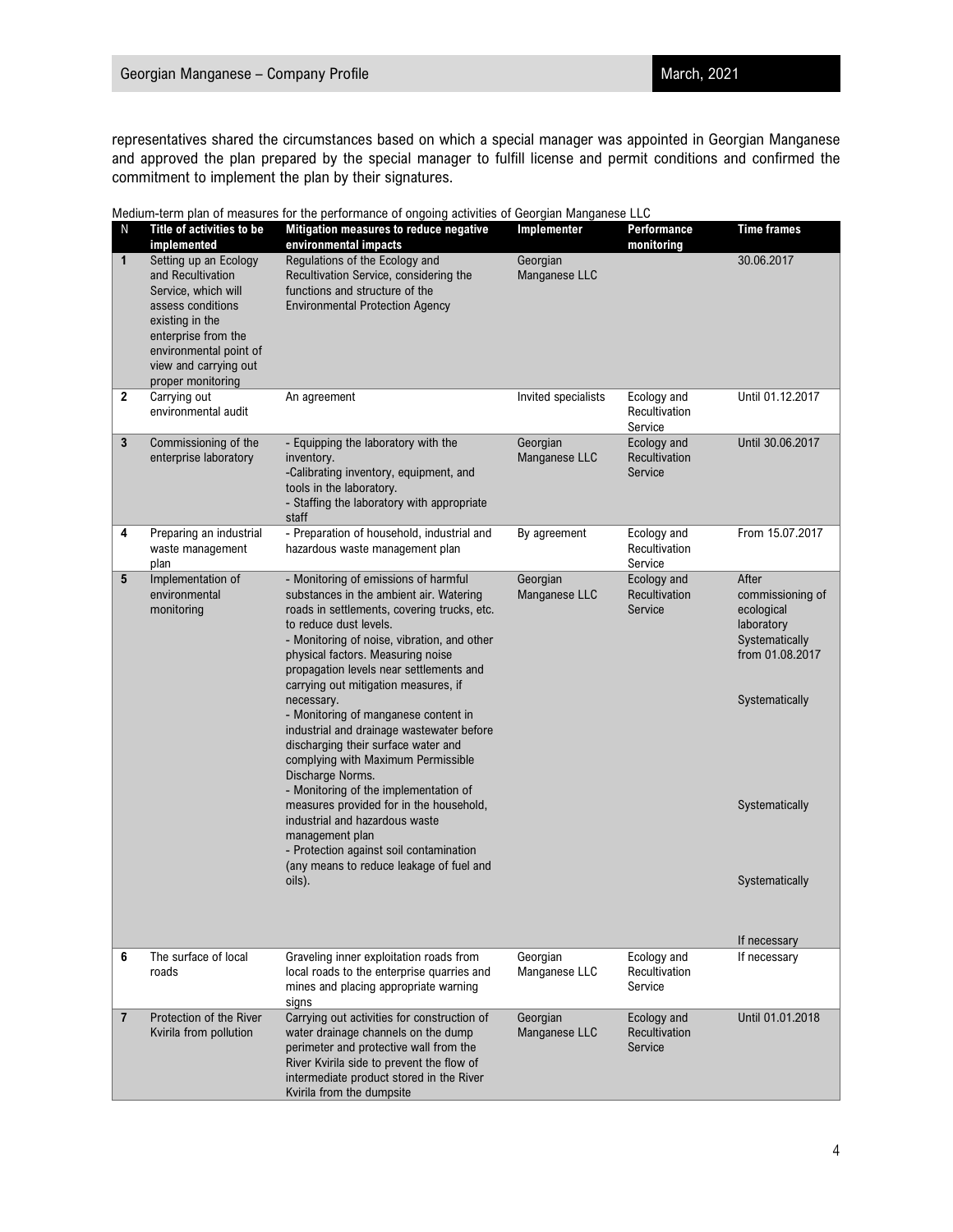| N  | Title of activities to be<br>implemented                                                                                     | Mitigation measures to reduce negative<br>environmental impacts                                                                                                                                                   | Implementer                                       | <b>Performance</b><br>monitoring        | <b>Time frames</b>                                                            |
|----|------------------------------------------------------------------------------------------------------------------------------|-------------------------------------------------------------------------------------------------------------------------------------------------------------------------------------------------------------------|---------------------------------------------------|-----------------------------------------|-------------------------------------------------------------------------------|
| 8  | Placement and storage<br>of sludge produced in a<br>new enrichment plant.                                                    | Selection and agreement of several<br>alternative sites for final disposal of sludge<br>and solid waste                                                                                                           | Georgian<br>Manganese LLC                         | Ecology and<br>Recultivation<br>Service | Before starting<br>construction<br>activities                                 |
| 9  | Construction and<br>commissioning of a<br>new enrichment plant                                                               | Planning and implementation of<br>construction works                                                                                                                                                              | Georgian<br>Manganese LLC                         | Ecology and<br>Recultivation<br>Service | Until 31.12.2018                                                              |
| 10 | Preparation of an<br>environmental audit<br>report                                                                           | To decide on the continuation of current<br>activities, preparing ecological audit report<br>and environmental impact mitigation plan<br>for Ferro Alloy Plant in Zestaponi                                       | Georgian<br>Manganese LLC                         | Ecology and<br>Recultivation<br>Service | Until 01.06.2019                                                              |
| 11 | Cancellation of so-<br>called "Sashevardno"<br>quarry at the Ak.<br>Tsereteli mine (closure<br>and urgent<br>recultivation.) | - termination works on the quarry.<br>- developing a recultivation project.<br>- Agreement with the Ministry<br>- implementing of recultivation works                                                             | Chiatura site of<br>the Georgian<br>Manganese LLC | Ecology and<br>Recultivation<br>Service | 6 months after<br>approval of the<br>recultivation<br>project                 |
| 12 | Use of minerals on the<br>State Forest Fund area                                                                             | - Identification of mining sites within state<br>forest fund area<br>- Receiving special right on forest use<br>- Marking and allocation of forests<br>(woodcuts)<br>- Implementation of compensatory<br>measures | Invited specialists                               | Ecology and<br>Recultivation<br>Service | From July 2017<br>step by step                                                |
| 13 | Gradual recultivation of<br>areas after completion<br>of open-pit mining<br>activities                                       | - Identification of cultivation areas<br>- Development of recultivation projects and<br>their agreement with the Ministry of<br><b>Environment and Natural Resources</b><br><b>Protection of Georgia</b>          | Chiatura site of<br>Georgian<br>Manganese LLC     | Ecology and<br>Recultivation<br>Service | From July 2017,<br>Step by step, in<br>line with<br>recultivation<br>projects |
| 14 | Hotline                                                                                                                      | - Reporting on environmental violations<br>- Responding to claims of population                                                                                                                                   | Chiatura site of<br>Georgian<br>Manganese LLC     | Ecology and<br>Recultivation<br>Service | From 01.07.2017                                                               |

It is noteworthy that the plan was presented to the public as part of the court decision, however, as mentioned above, the Court had only required the timely and consistent implementation of license and permit conditions. The presented plan included several vague commitments. For example, it remained unclear what was meant by "carrying out environmental audit" within a maximum of 6 months under commitment #2, and how it differed from the obligation of "preparation of environmental audit report" under commitment #10, which somewhat had to be prepared until June 2019, only after 2 years.

Often reports are not enclosed with documentary evidence. In certain cases, the fact of non-fulfillment of commitments is not recorded and, therefore, the reasons behind are not explained. For example, the commitment #8 "Placement and storage of sludge produced in new enrichment plant" had to be fulfilled before the construction of the new plant, although it had not been fulfilled even after the completion of construction and it was of no concern neither to the Ministry nor to the Court. Commitment #2 "Carrying out environmental audit" by invited specialists according to the plan, within 5 months has been transformed into **an ecological audit of the Chiatura district** carried out by the staff of the enterprise. Thus, the following statement emerged in the Special Manager report from November 2017: "An ecological audit of the Chiatura district has been started – the Ecological Service of the Chiatura mining enrichment plant started an audit process of the facilities operating in Chiatura district and, within this process, all facilities will be inspected, and existing problems and solutions will be identified. Upon completion of the audit, a plan of activities will be developed and fully monitored by the mentioned Service".

Already in next month's report, the special manager claimed that the audit had been completed. Neither the Ministry nor the Court had questioned the fact of performing this volume of works in a month and, most importantly, had not been required to submit an audit report.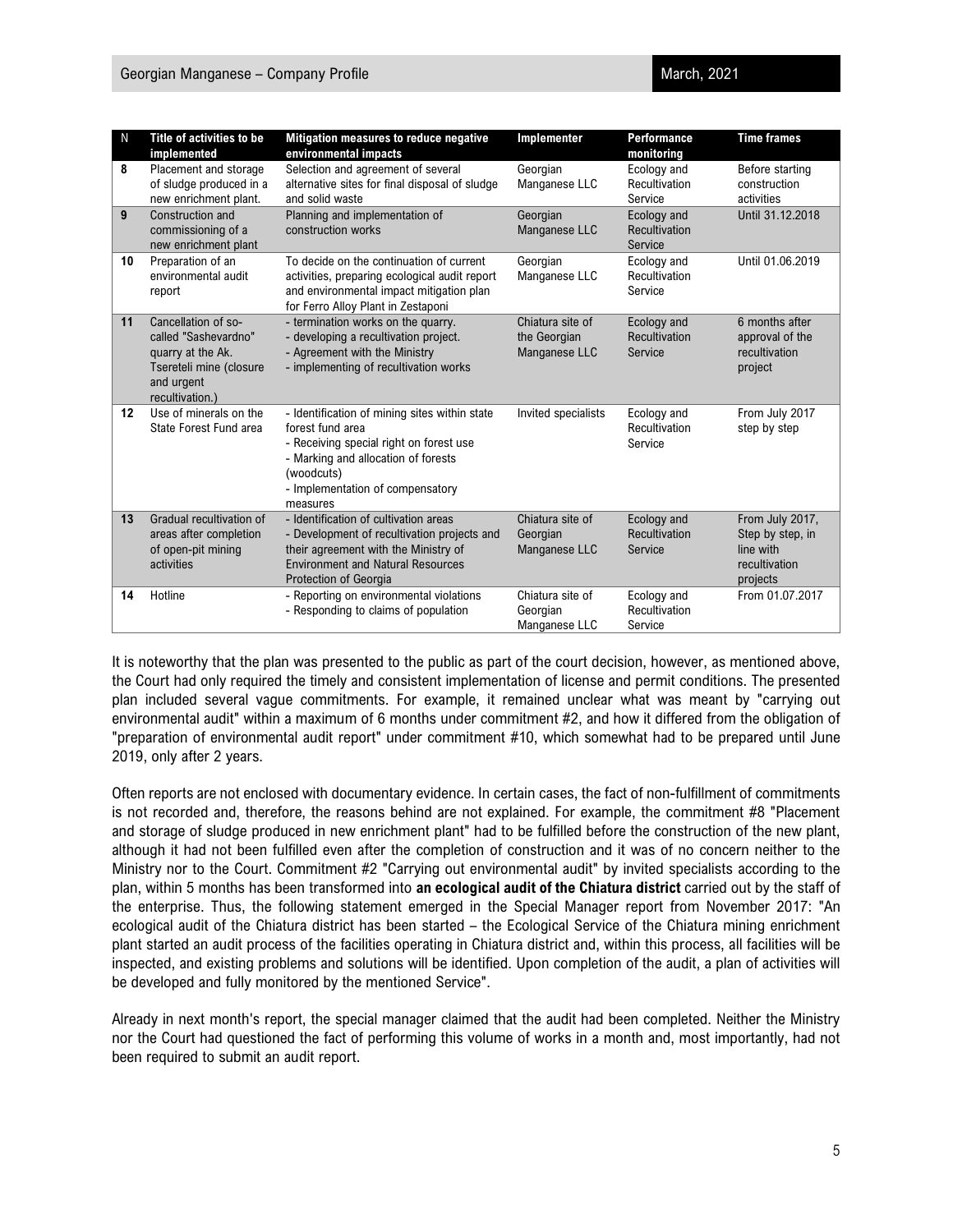### The Second Term

On May 7, 2020, two days before the expiration of the special regime, Nikoloz Chikovani addressed Nino Buachidze – the Judge of the Tbilisi City Court, Levan Davitashvili – the Minister of Environmental Protection and Agriculture of Georgia and Maia Zavrashvili – Head of the National Agency of Mines and requested the three-year extension of his authority considered by the court ruling of May 11, 2017. The address stated that "the enterprise under the leadership of a special manager, has been working incessantly to fulfill obligations considered by the ruling, as a result of which the 14-Point Plan approved in 2017 **has been substantially fulfilled.** However, considering some objective conditions, the certain part of the Plan has not been fulfilled yet".

#### Performance State of the Plan

To summarize the aforementioned, comments of the Special Manager on the medium-term plan of implementing measures related to the ongoing activities were attached to the address, where some deliberate lies and in some cases, inadequate evidence was provided. For example:

- − Commitment #2. Carrying out the environmental audit 01.12.2017 has not been fulfilled; however, the Special Manager insists that these works have been carried out.
- − Commitment #3. Commissioning of the enterprise laboratory it is indicated that the commitment was fulfilled, but the explanation is unclear. It is unknown in which enterprise does the laboratory operates and what researches are conducted there. According to the report, one employee trained in Zestaponi works in Chiatura enterprise that casts doubt on the working efficiency of the laboratory.
- − Commitment #4. Preparation of the industrial waste management plan it is indicated that the plan has been prepared and submitted to the Ministry for approval. According to the explanation, the agreement was not reached, as the main problem - the issue of sludge storage, is still unresolved. However, the reason for the non-fulfillment of the condition is not given.
- Commitment #5. Carrying out of the environmental monitoring:

1. Monitoring of emissions of harmful substances in the ambient air. Watering roads in settlements, covering trucks, etc. to reduce dust levels.

2. Monitoring of noise, vibration, and other physical factors. Measuring noise propagation levels near settlements and carrying out mitigation measures, if necessary – the Special Manager indicates that these two commitments were fulfilled; however, no evidence documentation was submitted neither in the monthly nor in the final reporting.

3. Monitoring of manganese content in industrial and drainage wastewater before discharging their surface water and complying with Maximum Permissible Discharge Norms – the special manager points out that the old enrichment plants fail to meet the norm and this problem will be solved by submission of the plants' conservation plan - that requires a permit and it should have happened before the new plant was built.

4. Monitoring of the implementation of measures provided in the household, industrial and hazardous waste management plan – as to the description of the fulfillment of the  $4<sup>th</sup>$  condition, the Plan has not been approved yet, therefore this condition cannot be fulfilled, but the Special Manager indicates that "the waste is being monitored, special bins have been purchased and placed on the premises of the enterprise."

5.Protection against soil contamination (any means to reduce leakage of fuel and oils) – for some reasons, the answer on this commitment only concerns Ferro. It is also only mentioned that appropriate measures have been taken.

− Commitment #7. Protection of the River Kvirila from pollution – according to the condition, until January 1, 2018, water drainage channels on the dump perimeter and a protective wall from the River Kvirila side should have been constructed, to prevent the flow of intermediate product stored in the River Kvirila from the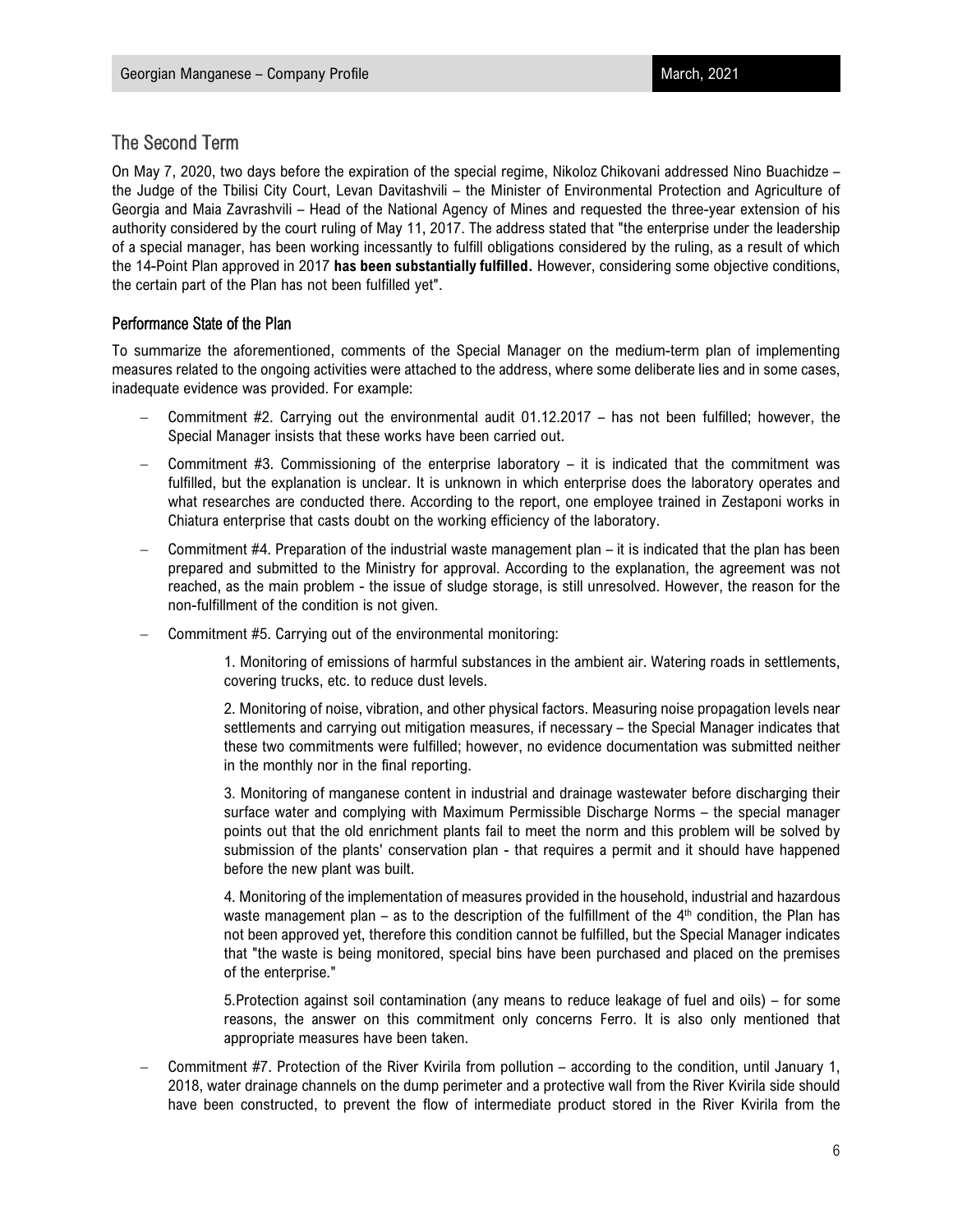dumpsite – as the Special Manager explains, this obligation has been fulfilled, however, there was no necessity to arrange the drainage channels, as the existing wall prevented occurring of the agglomerate in the river Kvirila. However, for some reasons, the issue of arrangement of the drainage channels, as a newly raised necessity, was included in a new plan of the Special Manager.

- − Commitment #8. Placement and storage of sludge produced in new enrichment plant this obligation have not been fulfilled which is completely unjustified. As to the explanation, the reason for the non-fulfillment of this condition is the existing situation before the appointment of the special manager and for changing of which he was appointed in the enterprise.
- − Commitment #9. Construction and commissioning of a new enrichment plant It is stated that the obligation has been fulfilled, however, it is also indicated that only a part of the construction works has been completed and the factory is not able to achieve the design indicators.
- − Commitment #10. Preparation of an environmental audit report. To decide on the continuation of current activities, preparing ecological audit report and environmental impact mitigation plan for Ferro Alloy Plant in Zestaponi – it is indicated that the obligation was fulfilled, the document was submitted to the Ministry, but it was not agreed. The ferroalloy plant is still operating without permission.
- − Commitment #12. Use of minerals on the State Forest Fund area:
	- Identification of mining sites within state forest fund area "fulfilled" is indicated as a status of this condition;
	- Receiving special right on forest use "status: will be carried out after providing of the forest inventory data" – no matter what this entry means, the obligation has not been fulfilled;
	- Marking and allocation of forests (woodcuts); Implementation of compensatory measures concerning both obligations, the above given strange entry on the implementation" after providing of the forest inventory data" is indicated.

Based on the explanation of the Special Manager, it is clear that the enterprise has not had a special right on forest use yet, which means that the forest fund area is being illegally used within the mining process.

− Commitment #14. Hotline: Reporting on environmental violations; Responding to claims of the population – as indicated, the obligation was fulfilled, but no evidence was presented, e.g. the register of complaints.

#### New Circumstances

In addition to all the aforementioned, the Special Manager wrote the following in his letter: "at the same time, it should be emphasized that during the fulfillment of the obligations, several new circumstances were raised, which should not be remained without response and should be resolved to comprehensively and effectively achieve the goal of setting a special regime in the enterprise – fully ensure of performance of the license/permit conditions by the Company. Those issues/problems that need resolution and responding on time, along with the actions essential for their resolution and timeframes of fulfillment, are provided in detail in the presented letter, Annex #2"

Annex #2

| Part I. Problems and actions needed for their elimination |  |
|-----------------------------------------------------------|--|
| a) Table I - Concerning the license conditions            |  |

| N <sub>2</sub> | <b>Issue</b> | <b>Problem description</b>                                                                                                                                                                                    |    | <b>Necessary actions</b>                                                                                                                                                                                                                                                                                                                                                                                                   |
|----------------|--------------|---------------------------------------------------------------------------------------------------------------------------------------------------------------------------------------------------------------|----|----------------------------------------------------------------------------------------------------------------------------------------------------------------------------------------------------------------------------------------------------------------------------------------------------------------------------------------------------------------------------------------------------------------------------|
|                | Mining       | Processing of deposits is not<br>carried out in compliance with<br>a sustainable and preliminary<br>developed plan, which must<br>be implemented in order not<br>to reduce the economic value<br>of deposits. | 2. | Prepare a development plan for the works of subsoil use, where<br>implemented and planned measures will be reflected to ensure<br>the use of subsoil, its current state and development directions,<br>as well as human life and health, protection of subsoil and<br>environment.<br>Identify areas for disposal of existing waste rocks, mapping and<br>agreement of stabilization measures to the Ministry. Disposal of |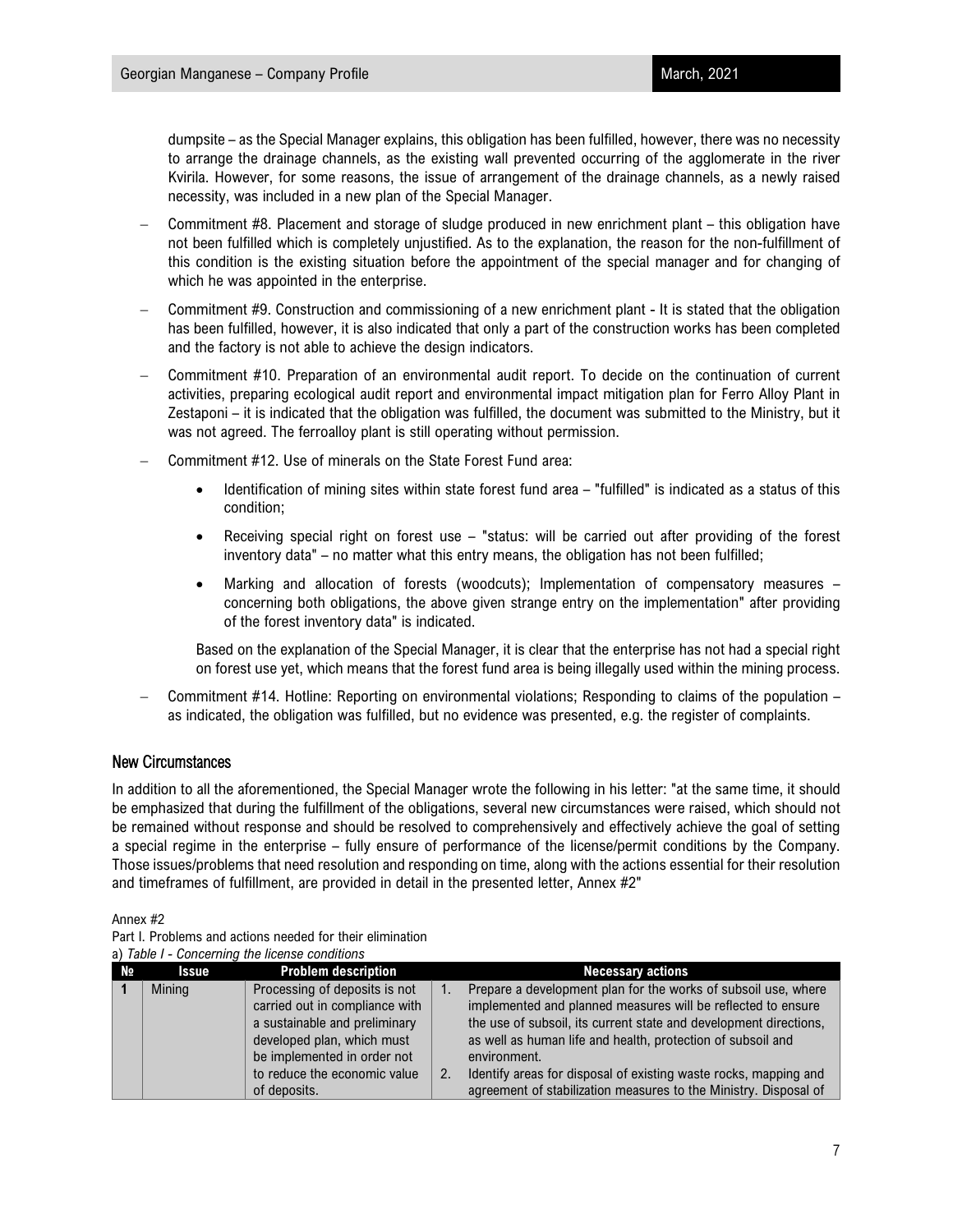|            |                                                                                                     | 3. | waste rocks should be provided under the agreed plan with the<br>Ministry.<br>Do not open quarries until the reclamation plans are agreed<br>upon with the Ministry |
|------------|-----------------------------------------------------------------------------------------------------|----|---------------------------------------------------------------------------------------------------------------------------------------------------------------------|
| Monitoring | Systematic control is<br>necessary to avoid<br>environmental impacts and<br>environmental pollution |    | Recount of reserves based on the data about the licensed areas<br>and submit a report on the reserves.                                                              |

Both issues associated with the license conditions should have been fulfilled earlier and why is this a newly discovered necessity is unclear. If prior planning, counting of the reserves, reporting, and control were not conducted, it is unclear on what basis the National Agency of Mines considered that the environmental manager was a guarantor for improvement of the subsoil use practice.

Annex #2

Part I. Problems and actions essential for their elimination *b) Table II –Concerning the permit conditions* 

| No             | <b>Issue</b>                                 | <b>Problem description</b>                                                                                                                                 |    | <b>Necessary actions</b>                                                                                                                                                                                                                                 |
|----------------|----------------------------------------------|------------------------------------------------------------------------------------------------------------------------------------------------------------|----|----------------------------------------------------------------------------------------------------------------------------------------------------------------------------------------------------------------------------------------------------------|
| $\mathbf{1}$   | Sludge processing                            | In the frames of studying<br>the issue of sludge<br>storage by the plan of                                                                                 | 1. | Submit a plan to the Ministry of Environmental Protection and<br>Agriculture of Georgia (hereinafter - the Ministry) on<br>conservation of the old plants and enrichment of the extracted                                                                |
|                |                                              | 2017 (basically the so-                                                                                                                                    |    | ore in a new enterprise.                                                                                                                                                                                                                                 |
|                |                                              | called Ghurghumela<br>sludge reservoir), it turned                                                                                                         | 2. | Submit a plan to the Ministry on the prospect of construction of<br>a new manganese sludge processing plant.                                                                                                                                             |
|                |                                              | out that the stored sludge<br>is of high concentration.                                                                                                    | 3. | Start works for the construction of a new manganese sludge<br>processing plant.                                                                                                                                                                          |
|                |                                              | Accordingly, they can be<br>processed, which will be                                                                                                       | 4. | Study the appropriateness and submit a plan to the Ministry of<br>Environmental Protection and Agriculture of Georgia on the                                                                                                                             |
|                |                                              | effective in terms of<br>economic, as well as the                                                                                                          |    | construction of a sludge transportation system from a new plant<br>to the so-called Ghurghumela sludge reservoir and performance                                                                                                                         |
|                |                                              | waste management point                                                                                                                                     |    | the construction works.                                                                                                                                                                                                                                  |
|                |                                              | of view.                                                                                                                                                   | 5. | Study and submit the results to the Ministry on technical                                                                                                                                                                                                |
|                |                                              |                                                                                                                                                            |    | functionality of the so-called Ghurghumela sludge reservoir, as<br>well as on the rehabilitation works to be implemented.                                                                                                                                |
| $\overline{2}$ | Monitoring                                   | Systematic control is<br>necessary to avoid<br>environmental impacts<br>and environmental                                                                  | 1. | Submit an environmental audit to the Ministry and implementing<br>the recommendations of the Ministry and audit permanently<br>after receiving the comments or recommendations from the<br>Ministry. Monitoring issues should be also considered in this |
|                |                                              | pollution                                                                                                                                                  |    | document.                                                                                                                                                                                                                                                |
|                |                                              |                                                                                                                                                            | 2. | Agreement of the Company's waste management plan with the                                                                                                                                                                                                |
|                |                                              |                                                                                                                                                            |    | Ministry and registration of the Company in the electronic<br>system of the waste management.                                                                                                                                                            |
| 3              | The river<br>protection against<br>pollution | According to the plan of<br>2017, the river protecting<br>wall was constructed and<br>the arrangement of a<br>drainage channel is<br>required for ensuring | 1. | Arrangement of a drainage channel                                                                                                                                                                                                                        |
|                |                                              | maximum efficiency.                                                                                                                                        |    |                                                                                                                                                                                                                                                          |

All issues listed in Table II are the conditions of the old plan, which were not fulfilled for an unexplained reason. It turned out that the environmental audit (which was deemed as fulfilled by the previous plan) should be submitted, the waste management should be agreed and the drainage channel, which was not required, according to the old plan, is now needed.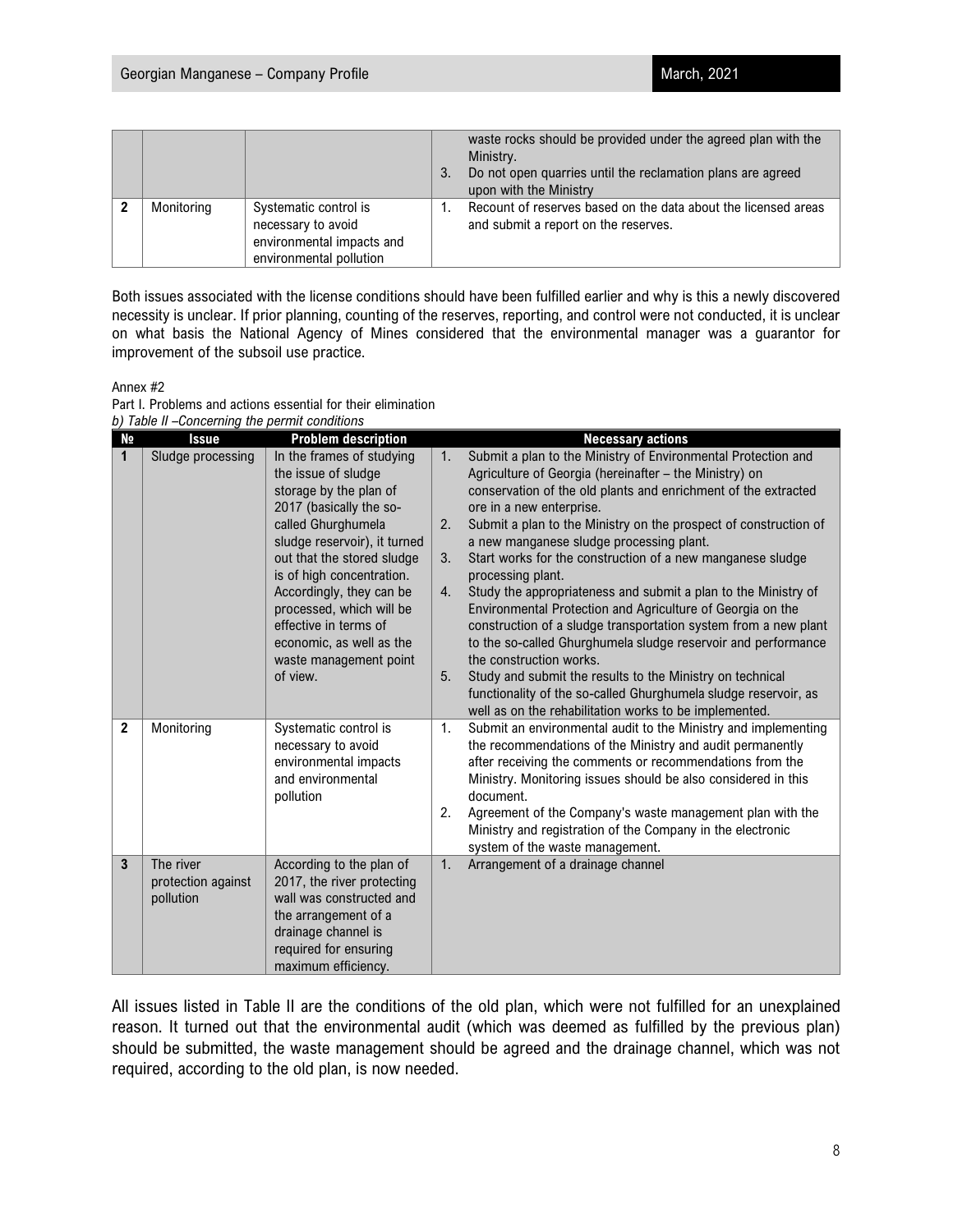#### Annex #2

Part I. Problems and actions essential for their elimination *c) Table III –concerning license/permit conditions* 

|    | o, rabio in concerning nochscriptinii, conditions |                                                                                                                                                                                                                                                                                                                                                                          |                                                                                                                                                                                                                                                                                                                                                                        |  |  |  |  |  |  |
|----|---------------------------------------------------|--------------------------------------------------------------------------------------------------------------------------------------------------------------------------------------------------------------------------------------------------------------------------------------------------------------------------------------------------------------------------|------------------------------------------------------------------------------------------------------------------------------------------------------------------------------------------------------------------------------------------------------------------------------------------------------------------------------------------------------------------------|--|--|--|--|--|--|
| N∘ | <b>Issue</b>                                      | <b>Problem description</b>                                                                                                                                                                                                                                                                                                                                               | <b>Necessary actions</b>                                                                                                                                                                                                                                                                                                                                               |  |  |  |  |  |  |
|    | Recultivation                                     | The Company has actively started recultivation of<br>quarry-treated areas, however, the territories,<br>which have been treated before the Company<br>started operation (including, illegally in some<br>cases) and which also require recultivation, were<br>also identified. Recultivation of areas treated by the<br>co-operators of the Company is also problematic. | Recultivation works should be carried out on<br>the areas treated by the Company in the<br>amount of not less than 50 hectares per<br>year until their complete exhaust<br>Recultivation works should be carried out<br>on the areas treated by the Company's co-<br>operators in the amount of not less than 50<br>hectares per year until their complete<br>exhaust. |  |  |  |  |  |  |

The issues of recultivation of the territories treated by the so-called co-operators of the Company and the obligation of recultivation are separately provided in Table III. Accordingly, the territories are divided into the areas treated by the Company and the areas treated by co-operators. Georgian manganese holds the license, and the Company is equally responsible for its own and the contractors' activities and their consequences.

#### New Plan

Annex #2

Part II. Action Plan–actions essential for the problem elimination and timeframe for their fulfillment

| N <sub>o</sub> | Actions essential for the problem elimination                                                                                                         | <b>Fulfillment</b>                          | <b>Conditions</b> |
|----------------|-------------------------------------------------------------------------------------------------------------------------------------------------------|---------------------------------------------|-------------------|
|                |                                                                                                                                                       | timeframe                                   |                   |
| $\mathbf{1}$   | Submit a plan to the Ministry of Environmental Protection and Agriculture of                                                                          | Not later than                              | Permit            |
|                | Georgia (hereinafter - the Ministry) on conservation of the old plants and                                                                            | December 31,                                |                   |
|                | enrichment of the extracted ore in a new enterprise.                                                                                                  | 2020                                        |                   |
| $\mathbf{2}$   | Submit a plan to the Ministry on the prospect of construction of a new                                                                                | Not later than                              | Permit            |
|                | manganese sludge processing plant.                                                                                                                    | December 31,                                |                   |
|                |                                                                                                                                                       | 2020                                        |                   |
| $\mathbf{3}$   | Start works for the construction of a new manganese sludge processing plant.                                                                          | 2 years and 5                               | Permit            |
|                |                                                                                                                                                       | months after                                |                   |
|                |                                                                                                                                                       | fulfillment of the<br>5 <sup>th</sup> Point |                   |
| 4              |                                                                                                                                                       |                                             | Permit            |
|                | Study the appropriateness and submit a plan to the Ministry of Environmental<br>Protection and Agriculture of Georgia on the construction of a sludge | 1 year and 6<br>months after                |                   |
|                | transportation system from a new plant to the so-called Ghurghumela sludge                                                                            | fulfillment of the                          |                   |
|                | reservoir and performance the construction works.                                                                                                     | 5 <sup>th</sup> Point                       |                   |
| 5              | Study and submit the results to the Ministry on technical functionality of the so-                                                                    | Not later than                              | Permit            |
|                | called Ghurghumela sludge reservoir, as well as on the rehabilitation works to                                                                        | December 31,                                |                   |
|                | be implemented.                                                                                                                                       | 2020                                        |                   |
| 6              | Recultivation works should be carried out on the areas treated by the Company                                                                         | In constant mode                            | Permit/license    |
|                | in the amount of not less than 50 hectares per year until their complete exhaust                                                                      |                                             |                   |
| $\overline{7}$ | Recultivation works should be carried out on the areas treated by the                                                                                 | In constant mode                            | Permit/license    |
|                | Company's co-operators in the amount of not less than 50 hectares per year                                                                            |                                             |                   |
|                | until their complete exhaust.                                                                                                                         |                                             |                   |
| 8              | Prepare a development plan for the works of subsoil use, where implemented                                                                            | 1 year                                      | License           |
|                | and planned measures will be reflected to ensure the use of subsoil, its current                                                                      |                                             |                   |
|                | state and development directions, as well as human life and health, protection                                                                        |                                             |                   |
|                | of subsoil, and environment                                                                                                                           |                                             |                   |
| 9              | Identify areas for disposal of existing waste rocks, mapping and agreement of                                                                         | 6 months for the                            | License           |
|                | stabilization measures to the Ministry. The Company should also provide the                                                                           | primary                                     |                   |
|                | agreement of the waste rocks disposal areas and development conditions with                                                                           | description and                             |                   |
|                | the Ministry in advance. Disposal of waste rocks should be provided under the                                                                         | subsequently in                             |                   |
|                | agreed plan with the Ministry.                                                                                                                        | constant mode                               |                   |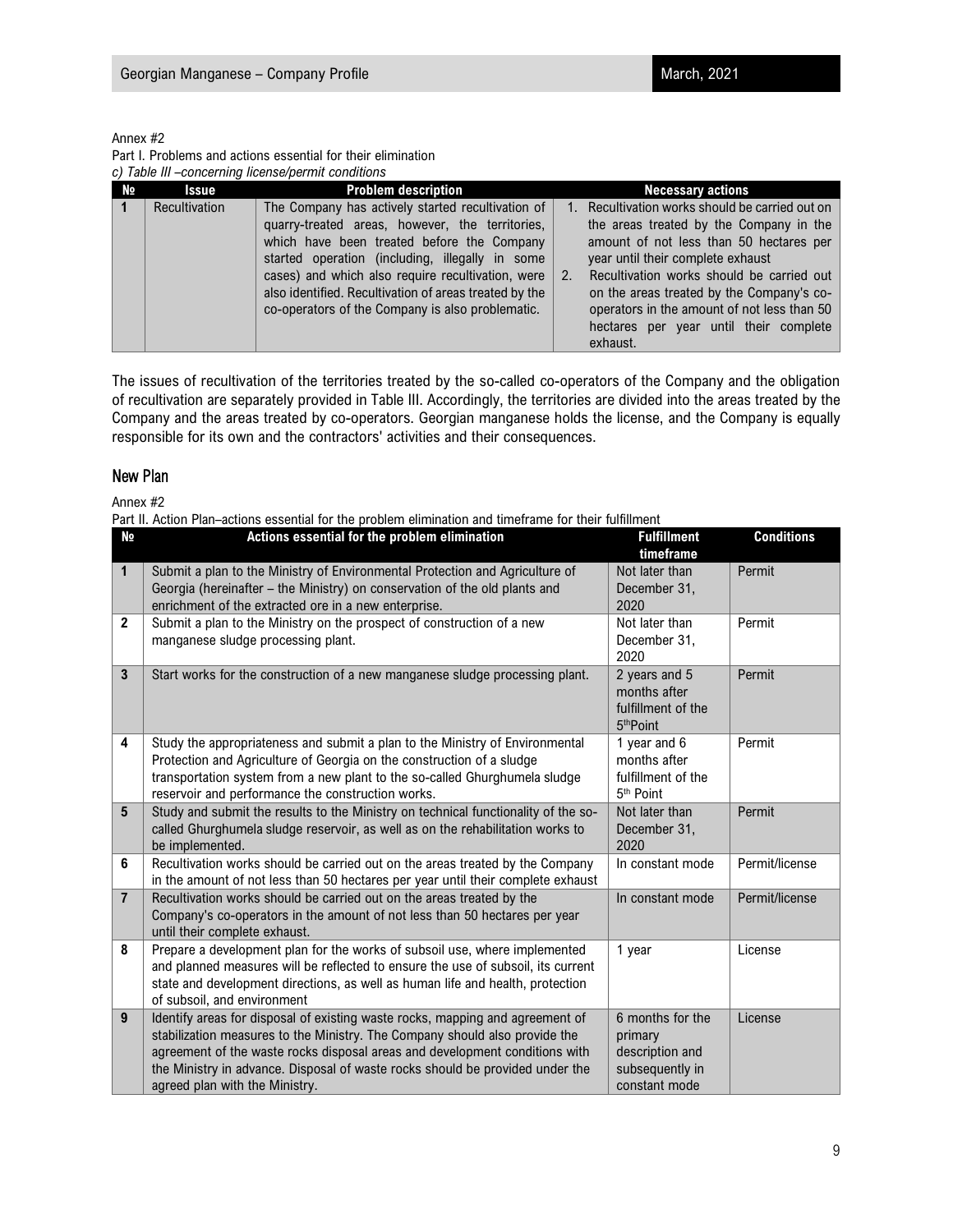| N₫               | Actions essential for the problem elimination                                                                                                                                                                                                                      | <b>Fulfillment</b><br>timeframe | <b>Conditions</b> |
|------------------|--------------------------------------------------------------------------------------------------------------------------------------------------------------------------------------------------------------------------------------------------------------------|---------------------------------|-------------------|
| 10               | Do not open quarries until the reclamation plans are agreed upon with the<br>Ministry                                                                                                                                                                              | In constant mode                | License           |
| 11               | Submit an environmental audit to the Ministry and implementing the<br>recommendations of the Ministry and audit permanently after receiving the<br>comments or recommendations from the Ministry. Monitoring issues should be<br>also considered in this document. | 1 month                         | Permit            |
| 12 <sup>12</sup> | Agreement of the Company's waste management plan with the Ministry and<br>registration of the Company in the electronic system of the waste management.                                                                                                            | 3 months                        | Permit            |
| 13               | Recount of reserves based on the data about the licensed areas and submit a<br>report on the reserves                                                                                                                                                              | 3 years                         | License           |
| 14               | Arrangement of drainage channels                                                                                                                                                                                                                                   | 6 months                        | License           |

#### **All actions provided in the action plan should have been performed by the old plan, but they have not been fulfilled without any explanation, moreover – they were considered fulfilled.**

It is unclear, which problem was newly discovered for the Environmental Manager and for the Ministry of Environmental Protection and Agriculture of Georgia and the National Agency of Mines, resolution of which required extension of the special management regime. Nevertheless, neither the Ministry of Environmental Protection and Agriculture of Georgia nor the National Agency of Mines took much time to "prepare" the answer. It is unknown whether the Ministry copied the text of the agency or vice versa, or both used the text prepared by the Special Manager, but both agencies prepared a rather extensive, identical text on the same day<sup>[10](#page-10-0)</sup> and consented to satisfy the motion of the Special Manager.

#### **It is noteworthy that both agencies indicated that the inspection of the implementation of the license and permit conditions was not carried out on the site and their position was based only on the information provided by the Special Manager.**

Finally, the position of the Ministry of Environmental Protection and Agriculture of Georgia and the National Agency of Mines was also discussed and shared by Judge – Nino Buachidze (during the discussion of the introduction of the special management regime in 2017, she read the information provided on 1218 pages in 1,5 working days, understood, decided and wrote a 30-page decision). By the [decision](https://bs.napr.gov.ge/GetBlob?pid=400&bid=Qdemt4YoIpLQYpryd3AbD9ZIcyXRVrCIkPKcFlu9ENKxtJZDblUkfokEo5wn8pS4) of the Administrative Cases Pane of the Tbilisi City Court of May 8, 2020, the motion of the Special Manager of Georgian Manganese LLC was satisfied and the special management regime established by the decision of May 11, 2017, was extended for not more than 3 years (including May 9, 2023).

# New Enterprise

Until 2009, Chiatura Manganese enrichment enterprise had been functioning without the environmental impact assessment and appropriate permit. [Permit](http://maps.eiec.gov.ge/Home/ShowDocument/494) conditions issued in 2009, were first inspected in 2012 and the Company was fined 5000 GEL for violation of permit conditions. In September 2014, after several unsuccessful attempts of imposing fines, the Ministry again set reasonable time limits and defined respective obligations for the Company. In particular, the Company was required to:

- Immediately start and implement arrangements of the sedimentation tanks of local treatment for the industrial wastewater of the enrichment plants within 6 months;
- Immediately start and ensure effective exploitation of all sludge thickening facilities of the enrichment plant within 6 months, by the Environmental Impact Assessment (EIA) report;

<span id="page-10-0"></span> $10<sub>n</sub>$  Without any checking and state inspection, the Minister and the Head of the Agency addressed the court with an identical text". ["Georgian Manganese" under Siege – Government against the Environment and the People,](https://www.radiotavisupleba.ge/a/%E1%83%AF%E1%83%9D%E1%83%A0%E1%83%AF%E1%83%98%E1%83%90%E1%83%9C-%E1%83%9B%E1%83%90%E1%83%9C%E1%83%92%E1%83%90%E1%83%9C%E1%83%94%E1%83%96%E1%83%98-%E1%83%90%E1%83%9A%E1%83%A7%E1%83%90%E1%83%A8%E1%83%98-%E1%83%AE%E1%83%94%E1%83%9A%E1%83%98%E1%83%A1%E1%83%A3%E1%83%A4%E1%83%9A%E1%83%94%E1%83%91%E1%83%90-%E1%83%92%E1%83%90%E1%83%A0%E1%83%94%E1%83%9B%E1%83%9D%E1%83%A1%E1%83%90-%E1%83%93%E1%83%90-%E1%83%AE%E1%83%90%E1%83%9A%E1%83%AE%E1%83%98%E1%83%A1-%E1%83%AC%E1%83%98%E1%83%9C%E1%83%90%E1%83%90%E1%83%A6%E1%83%9B%E1%83%93%E1%83%94%E1%83%92/31100119.html) February 13, 2021; Giorgi Mgeladze, Radio Tavisupleba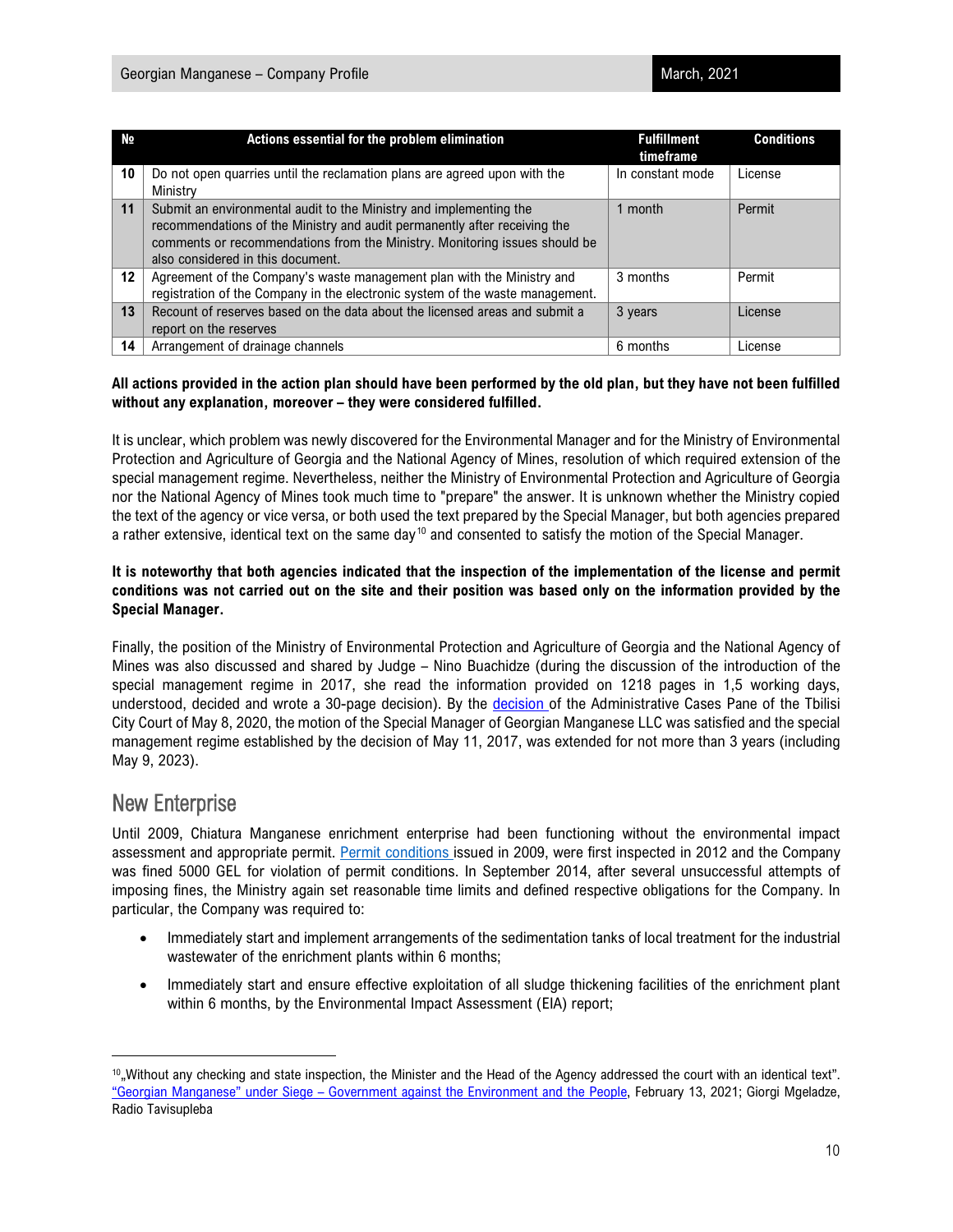- Within 3 months, to complete the construction activities for the enterprise laboratory and ensure that it is in working condition;
- To prevent the intrusion of the agglomerate stored at the agglomerate dump into the river Kvirila, immediately start and, within 6 months, complete the arrangement of the water drainage channels on the perimeter and build a protective wall on the bank of the river Kvirila;
- Immediately start arrangement of an open ore enrichment technology line in the vicinity of the plant, envisaged by the EIA report.

At the request of the Company, the Ministry extended the above-mentioned time limits and imposed fines on the Company several times, however, could not force it to fulfill its obligations. In the end, in July 2016, Georgian Manganese LLC was granted the right to carry out permit activities until December 31, 2017, with a condition to fulfill the above-mentioned obligations and construct a new enrichment plant.

Yet in November 2014, Georgian Manganese released the EIA report for the construction of a new enrichment plant and exploitation of manganese ore in Chiatura for public discussion. The main drawback of a new design was an unresolved problem related to the disposal of production waste – sludge. The Company discussed two alternatives for waste disposal for the new enterprise: 1. Ghurghumela sludge reservoir - which has long been out of order, and 2. Dalakhauri sludge reservoir – the construction of which was opposed by local self-government and population of Itkhvisi and Shukruti villages - mainly due to the threat of adverse impacts and the proximity to the villages.

On January 10, 2017, the Ministry of Environment and Natural Resources Protection issued a positive [environmental](http://maps.eiec.gov.ge/Home/ShowDocument/1059) expertise [conclusion.](http://maps.eiec.gov.ge/Home/ShowDocument/1059) On March 23, 2017, the Ministry requested the Company to submit alternative options for selecting the territory for sludge and solid waste disposal within 2 weeks, but the Company failed to do so.

Eventually, this commitment, as an unfulfilled condition of the permit, was also included in the special manager's medium-term plan. According to the plan, the Company had to ensure the selection of several alternative areas for sludge and solid waste disposal and obtain approval before starting construction works.

In November 2019, we requested information from the Ministry of Environmental Protection and Agriculture about the fulfillment of terms of the approved ecological examination report, in particular:

- 1. Copy of application on starting construction and commissioning of the enterprise;
- 2. Application on the selection of waste disposal site submitted by the Company to the Ministry before starting construction and copies of documents reflecting the review of the application by the Ministry;
- 3. Design submitted to the Ministry on dismantling existing enterprises before commissioning of the enterprise and restoration of the environment in its initial State and copies of documents reflecting the review of the proposed design by the Ministry.

As we have learned from the Ministry's response, none of the conditions has been fulfilled. We should also assume from the Ministry's response that no action was taken against the Company due to the non-fulfillment of permit conditions. Failure to comply with the conditions and, consequently, failure to meet commitments by the Special Manager was of no concern to the Court either.

Moreover, in 2020, these obligations as the newly discovered problems were transferred to the updated plan of the Special Manager.

# Zestaponi Ferroalloy Plant

In addition to Chiatura manganese enrichment plants and license for use of minerals, Zestaponi Ferroalloy Plant plays an important role in the Georgian manganese production cycle. The factory was put into operation much earlier (1933) before the enactment of the Law of Georgia on Environmental Permits. According to Law on Environmental Impact Permits, the enterprise should have obtained a permit until January 1, 2010, by the plan (program) agreed with the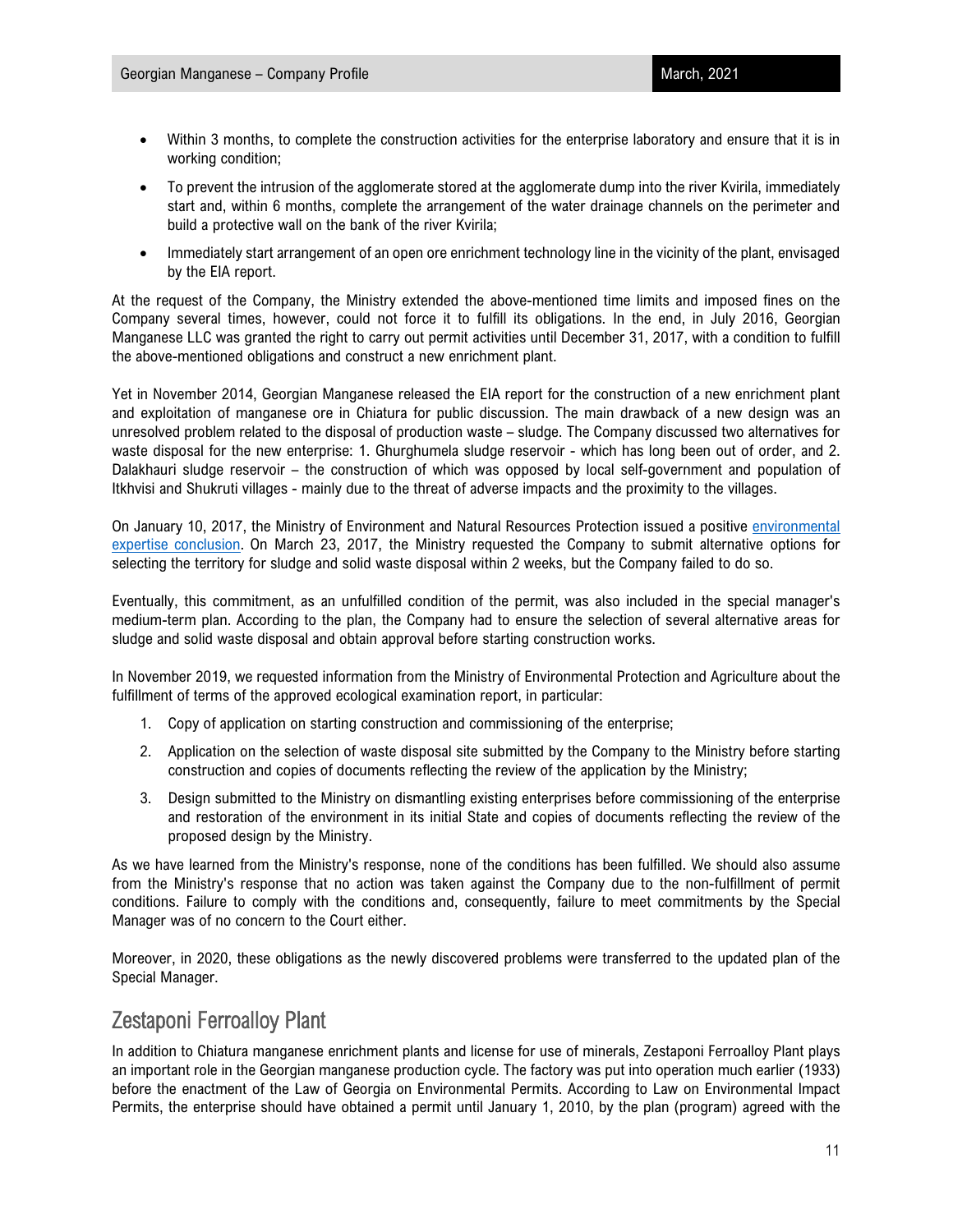Ministry. However, as of today, the Company does not hold a permit. Because of negligent and gross violation of the Law, the enterprise has been fined several times. The inspection materials were submitted to the Ministry of Internal Affairs as they contained signs of a criminal offense.

For some unknown reason, the commitment to obtain the right to continue current activities under the law requirements by Zestaponi Ferro was not included in the Special Manager's plan at all. According to the plan, the Special manager had to prepare an ecological audit report for the Ferroalloy plant until June 1, 2019<sup>[11](#page-12-0)</sup>(and not immediately).

Consequently, the Special Manager submitted an ecological audit report on the current activities of Zestaponi Ferroalloy Plant only on May 30, 2019, to obtain a decision on the continuation of current activities and, in his monthly report, noted about timely fulfillment of the commitment. Neither the Ministry nor the Court has raised any questions as to when the Zestaponi plant would operate within the framework of the Law and be allowed to continue its activities under the Law.

Of particular note are the actions of the Ministry of Environment Protection and Agriculture in the given situation. According to Article 47 of the Environmental Assessment Code, the Ministry carries out an expert examination in each specific case to decide on granting the right to continue a current activity, for which an expert commission is established by order of the Minister. **Not earlier than the 50th calendar day and not later than the 60th calendar day** after the registration of the application, the Ministry, based on public examination and expert opinion, decides on granting the right to continue a current activity, to be approved by an order of the Minister. According to the Ministry, administrative proceedings are still underway at the Ministry to decide on continuing current activities of the Zestaponi Ferroalloy Plant of Georgian Manganese LLC. As it became clear from the procedural materials provided by the Ministry, the Ministry has released the company documentation as required by Law, organized public examination, however, has not been decided yet. It is worth mentioning that the submitted materials did not include any decision on extending the administrative proceedings period, however, the Ministry believes that proceedings continue. Moreover, the submitted documents do not even contain one sheet of paper reflecting the process of administrative proceedings after July 15; and lastly, what is most alarming and demonstrate a concerted action between the Ministry and the Company - a commission for ecological examination has not even been set up at the Ministry.

# The reaction of Public Agencies to Violations

In October 2019, staff of Green Alternatives during the field trip<sup>[12](#page-12-1)</sup> in the town of Chiatura and Chiatura municipality villages (Merevi, Mghvimevi, Zeda-Rgani, Rgani, and Darkveti) found numerous facts of law violations that were immediately notified to the National Agency of Mines and the Ministry of Environment Protection and Agriculture with a request to react within their competence.

In our appeal, we pointed out that we could not find a fertile layer of land removed and stored under the law requirements in any of the villages; we have recorded some alarming cases of vulnerabilities in terms of safety of mining quarries - where people (including children) and their cattle can move over the quarries freely; moreover, in many cases, the quarries were intruded in the yards of the inhabitants (people living there); we also recorded cases of cutting the forest-covered areas together with plants and trees.

One month after the appeal, we received a letter from Maia Zavrashvili, the Head of the National Agency of Mines, promising to notify us immediately of the results of the Agency ever examines the fulfillment of license conditions.

<span id="page-12-0"></span><sup>&</sup>lt;sup>11</sup>It is noteworthy that according to the Environmental Assessment Code adopted by the Parliament on June 1, 2017, the enterprises that had started operations before June 1, 2015 and had no environmental impact permit or decision to continue their current activities had to apply to the Ministry for obtaining this right until June 1, 2019

<span id="page-12-1"></span> $12$ Field Trip Report, Green Alternative, October 2019. report describes the damage inflicted to the environment and human beings due to extraction of manganese in the town of Chiatura and Chiatura municipality villages (Merevi, Mghvimevi, Zeda-Rgani, Rgani and Darkveti).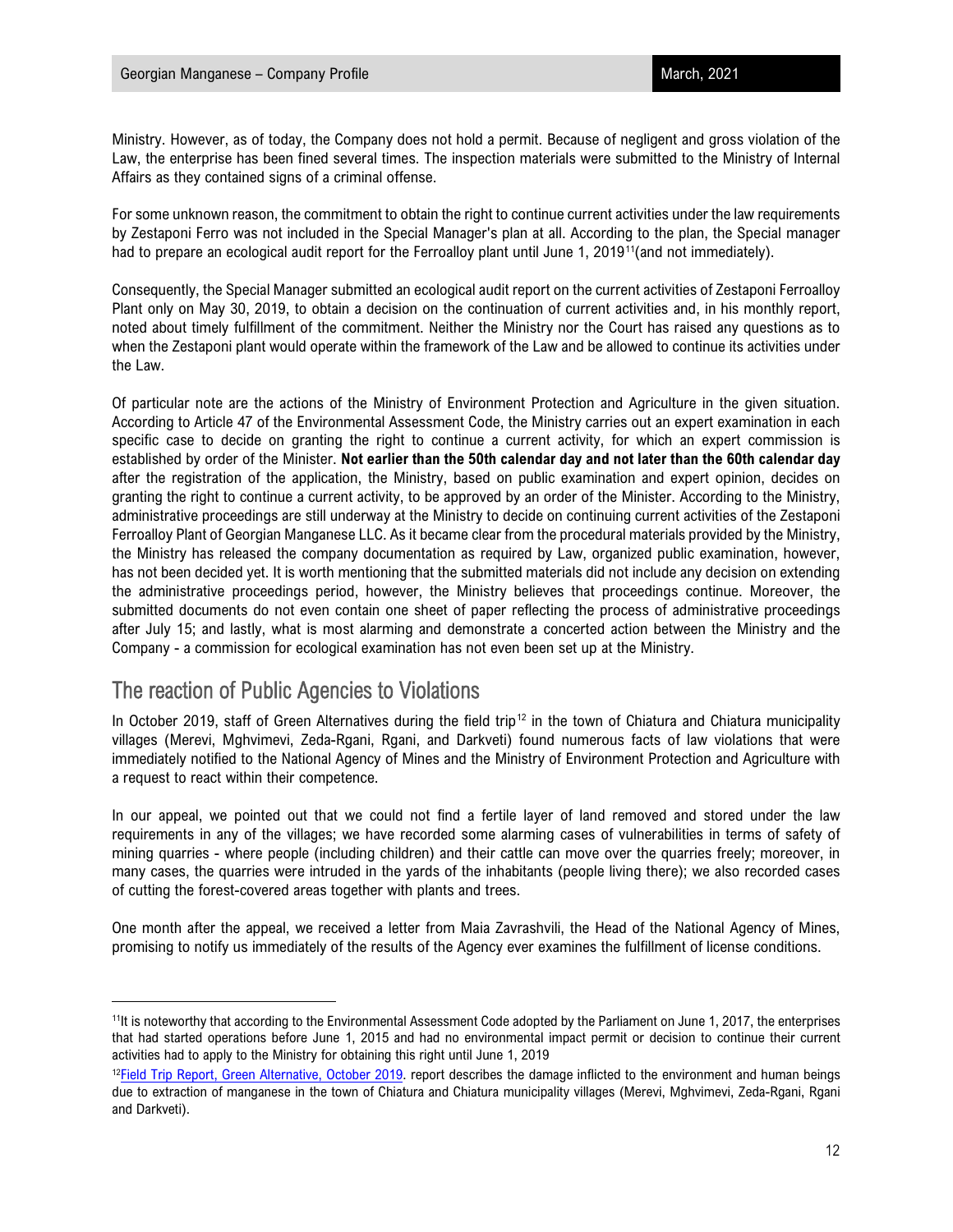*As you know, to regulate problems resulted from manganese extraction in Chiatura municipality, the State has taken appropriate measures, in particular: due to violations of license/permit conditions by Georgian Manganese LLC, under Paragraph 14 of Article 22 of Law of Georgia on Licenses and Permits, based on the motion of the Ministry of Environment and Natural Resources Protection of Georgia and LEPL National Environmental Agency of May 10, 2017, by the decision of Tbilisi City Court of May 11, 2017 (Case #3/3381-17), a special management regime was established in Georgian Manganese LLC for a term of 3 years to ensure fulfillment of license/permit conditions.*

*Moreover, a time implementation plan of activities has been elaborated, which was approved by the Court. Within the framework of this plan, a special manager of Georgian manganese submits monthly reports on implemented activities to the Court for approval.*

*In case of review/examination of the fulfillment of license conditions by LEPL National Agency of Mines within its competence, you will be notified of the results immediately.*

Unlike the National Agency of Mines, the Ministry of Environmental Protection and Agriculture did not consider the necessity to react to the appeal. Only after requesting public information to react to the appeal, we received the following explanation from the Ministry:

*In response to your letter #04/09 03-69 submitted to the Ministry of Environmental Protection and Agriculture of Georgia on December 5 of this year, we inform you that, based on amendments to the Law of Georgia on Environmental Protection, the Environmental Supervision Department is no longer authorized to carry out state control on the extraction of minerals (use of minerals) after December 15, 2017. Moreover, according to Article 31 (3) of Law of Georgia on Subsoil, a legal entity of public Law - the National Agency of Mines is the administrative body carrying out control over the fulfillment of license conditions for extractions of minerals (use of minerals).*

*Accordingly, control over the conditions of Georgian Manganese company license #100330 issued in Chiatura and Sachkhere municipalities, including compliance with ore processing requirements, does not fall within the competence of the Environmental Supervision Department.*

*Moreover, during 2019, within the competence of the Environmental Supervision Department, 9 cases of illegal manganese extraction and land degradation/deterioration were revealed on the territory of the Chiatura municipality. Out of them, protocols of administrative offenses were drawn up against four persons, in five of them, case files were submitted for further proceedings to the Regional Prosecutor's Office of Western Georgia.*

It should be noted that in the appeal we have not requested control of license conditions of Georgian manganese, instead, we have requested to examine Chiatura manganese mining practices within the competence of the Ministry and take appropriate measures as provided by Law - which, as it turns out from the letter of the Ministry, had been done several times by the Environmental Supervision Department throughout 2019.

The only reason for avoiding examination of completely destructive practices of manganese mining in Chiatura and Sachkhere districts and for creating comfortable conditions for uncontrolled and unobstructed use of minerals to Georgian manganese by the National Agency for Mines and the Ministry of Environmental Protection and Agriculture might be an informal instruction of the senior officials. Thus, we believe that the situation described is a clear picture of **elite corruption**.

# What kind of information Does the Company Make Available for Public?

Georgian manganese, which combines former Chiaturmanganese and Zestaponi Ferroalloy Plant, and owns "Vartsikhe 2005" LLC, has a website [https://gm.ge/.](https://gm.ge/) The website contains general information about companies and members of the company management team ("top management" as the website says).

The website gives no information on the special management regime, special management regime plan, and status of its implementation. However, information on the special manager's biography is provided in Georgian, Russian, and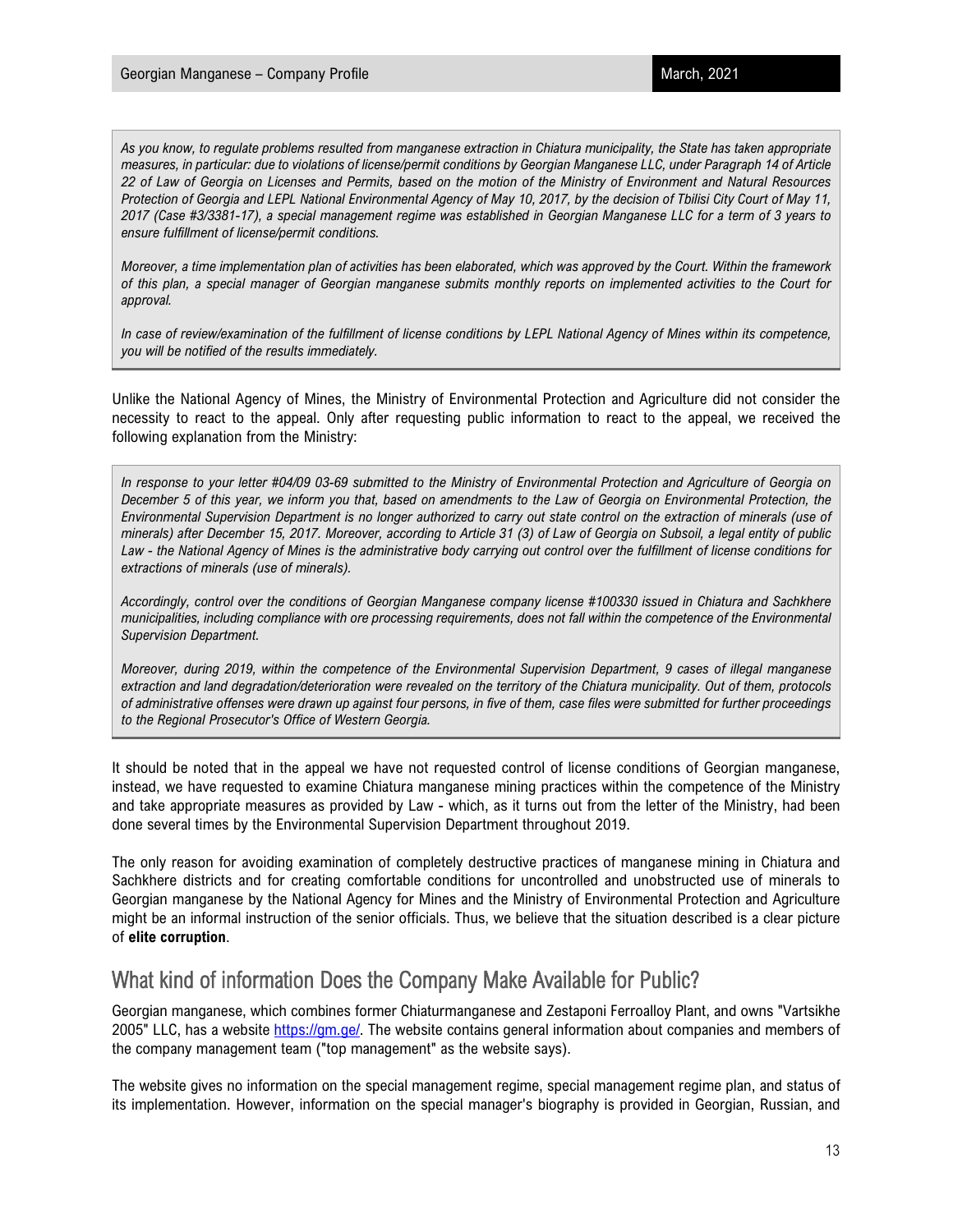English languages. Peculiarly is presented the part of the special manager's biography when Nikoloz Chikovani was an active participant in one of the high-profile scandals involving financial violations and distribution of shares. As his biography says, "from 2003 to 2007, Chikovani was the director of Zestaponi Ferroalloys Plant named after G. Nikoladze and grew to be an active member of Zestaponi community, initiating and inspiring numerous cultural, social, ecological, business and charity projects in the region. At the same time, he has contributed and still contributing to the development of Zestaponi and the improvement of the living conditions of its citizens".

Information about the environmental impact permit and/or license granted to the enterprises owned by Georgian Manganese and/or documents themselves are not available on the company website. There is also no information on the health and social conditions of people living under the impact of activities of Georgian manganese, as well as on the reduction of the impacts and/or environmental conditions.

The website does not provide any kind of advice or instructions for the population on the activities performed by the Company. There is no information on how persons affected by the activities of enterprises should tackle these problems, who should be addressed in case of damage inflicted from company activities. **The company website does not make available a so-called "hotline number",** which, according to the first report of the special manager, was set up in July 2017 and "allows any person to report any environmental violations to the Ecological Service, which, in its turn, will respond to the violation ".

Interestingly, despite the strict requirements of the Law, the financial and managerial reporting documents of Georgian Manganese LLC have not been submitted to the Service for Accounting, Reporting and Auditing Supervision (SARAS) and therefore, are not available on its website [\(https://reportal.ge\)](https://reportal.ge/). According to the explanation provided by the Service for Green Alternative[13](#page-14-0), Georgian Manganese LLC (I/C 230085797, Hereinafter - Entity) has not fulfilled the requirement of Article 9 (2) of the Law of Georgia on "Accounting, Reporting, and Audit" (hereinafter – the Law) for the reporting period ended by December 31 of 2017, 2018 and 2019, based on which "An entity (except for a non-entrepreneurial (non-commercial) legal entity) is obliged to submit a financial statement (including a consolidated statement), a management report (including a consolidated report), a report on payments to the State determined by this Law, and an audit report in the cases provided for by this Law immediately, but not later than October 1 of the year following the reporting period, to the Service under the procedures established by the Service."

Consequently, due to non-fulfillment of the obligations considered for the reporting period ended by December 31 of 2017 and 2018, the Service used all measures of liability determined by the Law against the Entity and due to nonfulfillment of requirements of a written warning, the Entity was fined Gel 10 000, independently for each year. Whereas, the failure of performance of this requirement resulted in imposing a double fine to the Entity – Gel 20 000, independently for each year.

According to the Service, the Company has currently received a written warning for non-fulfillment of the requirement considered by Article 9 (2) of the Law for the reporting period ended by December 31, 2019.

<span id="page-14-0"></span><sup>13</sup>The Letter N16/40228 of the Service for Accounting, Reporting and Auditing Supervision (SARAS), dated as March 31, 2021.